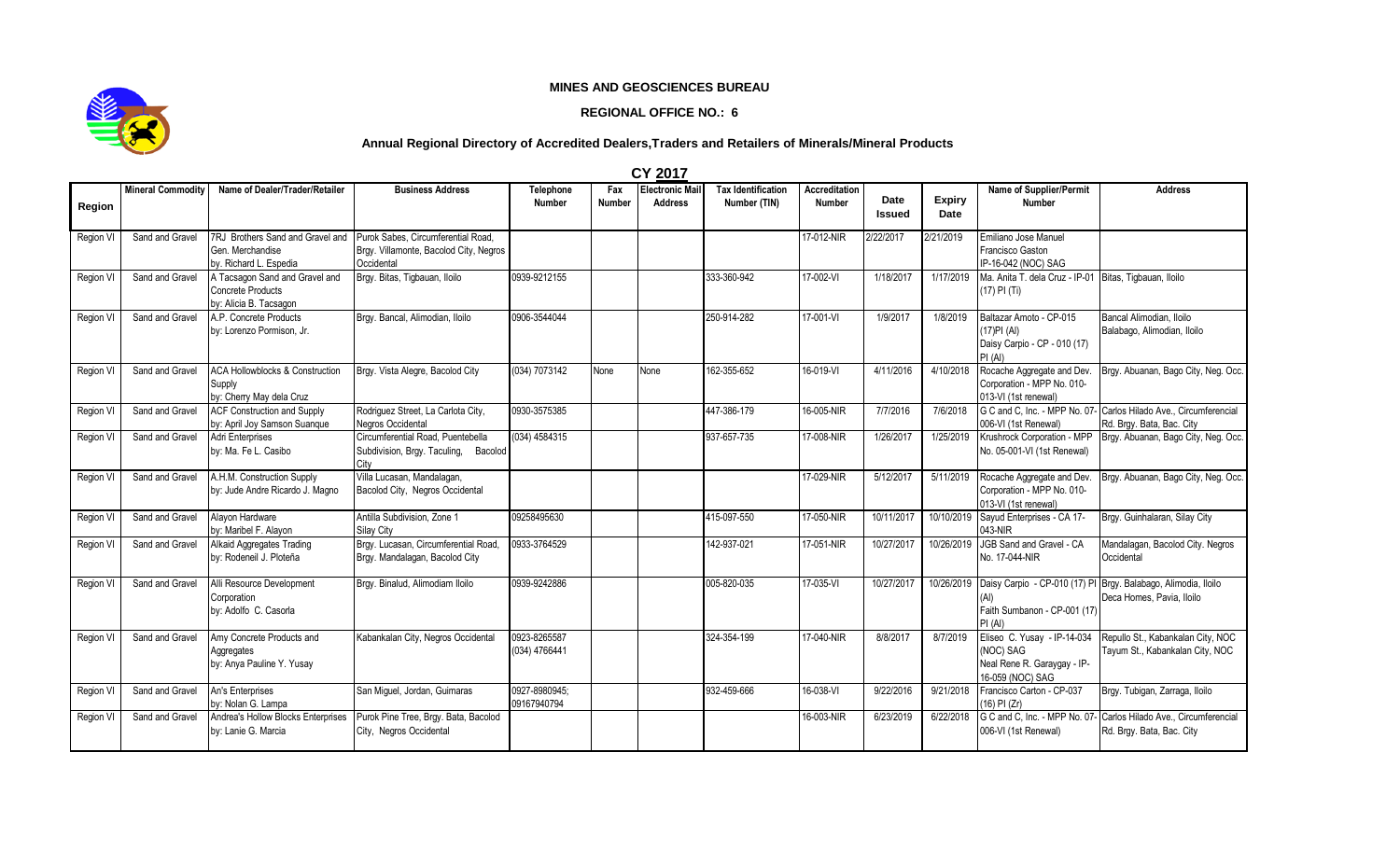|                  | <b>Mineral Commodity</b>     | Name of Dealer/Trader/Retailer                                              | <b>Business Address</b>                                               | Telephone                                           | Fax           | <b>Electronic Mail</b> | <b>Tax Identification</b> | <b>Accreditation</b> |                       |                       | <b>Name of Supplier/Permit</b>                                                                                                | <b>Address</b>                                                         |
|------------------|------------------------------|-----------------------------------------------------------------------------|-----------------------------------------------------------------------|-----------------------------------------------------|---------------|------------------------|---------------------------|----------------------|-----------------------|-----------------------|-------------------------------------------------------------------------------------------------------------------------------|------------------------------------------------------------------------|
| Region           |                              |                                                                             |                                                                       | <b>Number</b>                                       | <b>Number</b> | <b>Address</b>         | Number (TIN)              | <b>Number</b>        | Date<br><b>Issued</b> | <b>Expiry</b><br>Date | <b>Number</b>                                                                                                                 |                                                                        |
| Region V         | Sand and Gravel              | Apsay Hollowblocks, Sand and<br>Gravel<br>by: Raymundo V. Apsay             | So. Bagol, Rizal Street, Silay City                                   |                                                     |               |                        |                           | 17-002-NIR           | 1/9/2017              | 1/8/2019              | Alexander Gayoso - IP-13-014<br>VI                                                                                            |                                                                        |
| Region VI        | Sand and Gravel              | Arcega marketing Lumber and<br>Hardware<br>by: Jagi Alinsaguin              | Cor. J. C. Zulueta and S. Flores<br>Streets Oton, Iloilo              | $(033)$ 337-9462;<br>(033) 335-4126;<br>09185825474 |               |                        | 921-039-594               | 16-033-VI            | 6/23/2016             | 6/22/2018             | Pedro Ledesma - CP-004 (17) Tigbauan, Iloilo<br>PI(Ti)                                                                        |                                                                        |
| Region VI        | Sand and Gravel              | Aries Aggregates<br>by: Ranita A. Azucena                                   | Phase 8, Purok Cadena de Amor<br>Handuman, Bacolod City               | (034) 7079483                                       |               |                        | 161-500-970               | 16-016-VI            | 3/1/2016              | 2/28/2018             | Rocache Aggregate and Dev.<br>Corporation - MPP No. 010-<br>013-VI (1st renewal)                                              | Brgy. Abuanan, Bago City, Neg. Occ.                                    |
| Region VI        | Sand and Gravel              | <b>B &amp; B Trucking Services</b><br>by: Levi Abalos                       | Brgy. Pandac, Pavia, Iloilo                                           | 0919-9407159                                        |               |                        | 152-148-754               | 17-026-VI            | 8/23/2017             | 8/22/2019             | Joe Frie Navarra - CP-021<br>$(17)$ PI $(Lm)$                                                                                 | Lambunao, Iloilo                                                       |
| Region VI        | Sand and Gravel<br>Processed | B.M. Busbus Traders. Inc.<br>by: Benedict Busbus                            | Bangga Raul, Brgy. Mambulac, Silay<br>City, Negros Occidental         | (034) 4955398                                       | None          | None                   | 174-708-462               | 16-001-VI            | 1/26/2016             | 1/25/2018             | Jokris Enterprise QPR BAC<br>08 No. 01<br>Krushrock Corp - IP-05-001-VI<br>(1st renewal)                                      | Bacolod City, Negros Occidental<br>Brgy. Abuanan, Bago City, Neg. Occ. |
| Region V         | Sand and Gravel              | <b>B-SEG Sand and Gravel</b><br>by: Beniie Garcia                           | Purok San Jose, Brgy. Alijis, Bacolod<br>City, Negros Occidental      |                                                     |               |                        |                           | 16-004-NIR           | 6/23/2016             | 6/22/2018             | G C and C, Inc.- MPP No. 07<br>006-VI (1st Renewal)                                                                           | Carlos Hilado Ave., Circumferencial<br>Rd. Brgy. Bata, Bac. City       |
| Region VI        | Sand and Gravel              | <b>Bacolod ERD Enterprises</b><br>by: Rosemarie Ang                         | Door 2, Carvina Farm Bldg., Rizal<br>Bacolod City.<br>Street.         | $(034)$ 434-2272<br>(034) 433-0681                  |               |                        | 104-728-269               | 17-017-NIR           | 3/23/2017             | 3/22/2019             | Krushrock Corporation - MPP<br>No. 05-001-VI (1st Renewal)                                                                    | Brgy. Abuanan, Bago City, Neg. Occ.                                    |
| Region V         | Sand and Gravel              | Bernardo L. Calvo Sand and Gravel<br>by: Bernardo L. Calvo                  | Roxas Street, Calinog, Iloilo                                         | 0918-9377451                                        |               |                        | 180-367-293               | 17-007-VI            | 2/15/2017             | 2/14/2019             | Evelyn Calvo - CP-038 (17) PI<br>(Ca); Joe Frie Navarra - CP-<br>021 (17) PI (Lm); Reymar<br>Lamasan - CP-031- (17) PI<br>Dñ) | Calinog, Iloilo<br>ambunao, Iloilo<br>Dueñas. Iloilo                   |
| Region VI        | Sand and Gravel              | <b>Bethany Housing Works</b><br>Construction, Inc.<br>by: Helen R. Koh      | Rizal Street, Valladolid, Negros<br>Occidental                        | $(034)$ 4767890                                     | None          | None                   | 006-848-914-000           | 17-041-NIR           | 8/23/2017             | 8/22/2019             | Krushrock Corporation - MPP<br>No. 05-001-VI (1st Renewal)                                                                    | Brgy. Abuanan, Bago City, Neg. Occ.                                    |
| Region VI        | Sand and Gravel              | <b>Binjo Construction &amp; Supply</b><br>by: Bobby B. Badiango             | Azucena Street, Brgy. Poblacion<br>Concepcion, Iloilo                 | 0998-9862861                                        |               |                        | 903-611-111               | 17-031-VI            | 9/27/2017             | 9/26/2019             | Evelyn Calvo - CP-038 (17) PI<br>(Ca); Joe Frie Navarra - CP-<br>021 (17) PI (Lm); Reymar<br>Lamasan - CP-031- (17) PI        | Calinog., Iloilo                                                       |
| <b>Region VI</b> | Sand and Gravel              | Bombay Trucking and Hauling<br>Services<br>by: Florencio Peñaflorida        | Brgy. Amamoros, Potota, Iloilo                                        | 0999-8475892:<br>0908-6048719                       |               |                        | 424-727-595               | 16-008-VI            | 2/2/2016              | 2/1/2018              | Rolando Panaguiton - CP-016 Brgy. Capuling, Dueñas, Iloilo<br>(17) OI (Dñ)                                                    |                                                                        |
| Region VI        | Sand and Gravel              | Borres Hollow Blocks and<br><b>Construction Supply</b><br>by: Rev R. Borres | Poblacion Ilayan, Lambunao,<br>loilo                                  | 0999-6538155                                        |               |                        | 198-251-892               | 17-011-VI            | 5/3/2017              | 5/2/2019              | Rogelio Solania - CP-003 (17) Poblacion, Janiuay, Iloilo<br>$PI$ (Lm)                                                         |                                                                        |
| Region V         | Sand and Gravel              | CDG Aggregates<br>by: Christopherson Galapino                               | Brgy. Bata, Bacolod City                                              | 0917-7008219<br>0920-9518219                        |               |                        | 974-374-870               | 16-021-VI            | 4/11/2016             | 4/10/2018             | G C and C. Inc. - MPP No. 07-<br>006-VI (1st Renewal)                                                                         | Carlos Hilado Ave., Circumferencial<br>Rd. Brgy. Bata, Bac. City       |
| Region V         | Sand and Gravel              | Cango Sand, Gravel and<br>Hollowblocks Factory<br>by: Melvin Cango          | Bga. Palamunitan, Brgy. Guinhalaran,<br>Silay City, Negros Occidental | 0908-1841154                                        |               |                        | 275-055-631               | 16-007-NIR           | 7/11/2016             | 7/10/2018             | Melvin Cango - CP-15-030<br>(NOC) SAG                                                                                         | E. Lopez, Silay City, Negros Occ.                                      |
| Region VI        | Sand and Gravel              | Cervañez Hollow Blocks, Sand and<br>Gravel<br>by: Fatimah Moncatar Cervañez | Purok Busay, Brgy. Cabug, Bacolod<br>City                             | $(034)$ 457-7084;<br>09092073395                    | None          | None                   | 934-550-752               | 17-034-NIR           | 6/19/2017             | 6/18/2019             | Rocache Aggregate and Dev.<br>Corporation - MPP No. 010-<br>013-VI (1st renewal)                                              | Brgy. Abuanan, Bago City, Neg. Occ.                                    |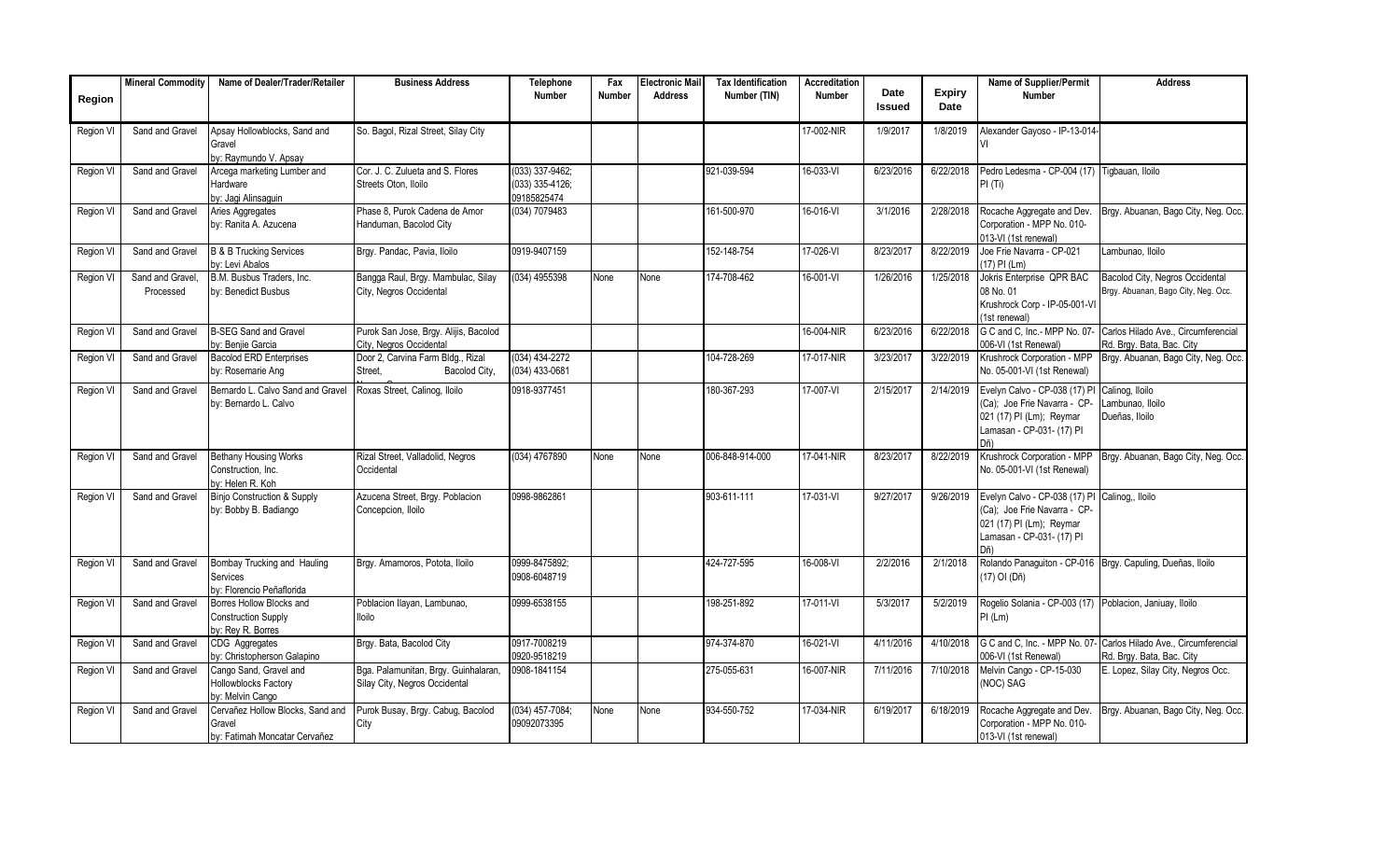|           | <b>Mineral Commodity</b> | Name of Dealer/Trader/Retailer                                    | <b>Business Address</b>              | <b>Telephone</b>    | Fax             | <b>Electronic Mail</b> | <b>Tax Identification</b> | <b>Accreditation</b> |               |               | Name of Supplier/Permit                              | <b>Address</b>                                                 |
|-----------|--------------------------|-------------------------------------------------------------------|--------------------------------------|---------------------|-----------------|------------------------|---------------------------|----------------------|---------------|---------------|------------------------------------------------------|----------------------------------------------------------------|
| Region    |                          |                                                                   |                                      | Number              | Number          | <b>Address</b>         | Number (TIN)              | Number               | Date          | <b>Expiry</b> | Number                                               |                                                                |
|           |                          |                                                                   |                                      |                     |                 |                        |                           |                      | <b>Issued</b> | Date          |                                                      |                                                                |
| Region VI | Sand and Gravel          | <b>Chanels Enterprises &amp; Contracting</b>                      | Brgy. Granada, Bacolod City          | (034) 7073972       | None            | None                   | 927-247-618               | 16-023-VI            | 4/18/2016     | 4/17/2018     | G C and C. Inc. - MPP No. 07-                        | Carlos Hilado Ave., Circumferencial                            |
|           |                          | Services                                                          |                                      |                     |                 |                        |                           |                      |               |               | 006-VI (1st Renewal)                                 | Rd. Brgy. Bata, Bac. City                                      |
|           |                          | by: Ronel R. Uy                                                   |                                      |                     |                 |                        |                           |                      |               |               |                                                      |                                                                |
| Region V  | Sand and Gravel          | Char Pete Gen, Merchandise                                        | Brgy. Balingasag, Bago City          | (034) 4730300       |                 |                        | 180-079-999               | 16-003-VI            |               | 1/27/2018     | G C and C. Inc. - MPP No. 07-                        | Carlos Hilado Ave., Circumferencial                            |
|           |                          | by: Ma. Lourdes Tayongtong                                        | <b>Vegros Occidental</b>             |                     |                 |                        |                           |                      |               |               | 006-VI (1st Renewal)                                 | Rd. Brgy. Bata, Bac. City                                      |
|           |                          |                                                                   |                                      |                     |                 |                        |                           |                      |               |               |                                                      |                                                                |
| Region VI | Sand and Gravel          | <b>CHH Aggregates</b>                                             | Brgy. Mailum, Bago City              | 0932-8503791        |                 |                        | 419-116-410               | 17-066-NIR           | 12/6/2017     | 12/5/2019     | Melvin Cango - CP-15-030                             | Brgy. Guinhalaran, Silay City                                  |
|           |                          | by: Carlos H. Hagad                                               | Negros Occidental                    |                     |                 |                        |                           |                      |               |               | (NOC) SAG                                            |                                                                |
| Region V  | Sand and Gravel          | <b>CLG Commercial Corporation</b>                                 | Araneta St., Pahanocoy, Bacolod City | (034) 704-3420;     | (034) 444- None |                        | 293-496-177               | 17-024-NIR           | 5/4/2017      | 5/3/2019      | Krushrock Corporation - MPP                          | Brgy. Abuanan, Bago City, Neg. Occ.                            |
|           |                          | by: Nida L. Gavieta                                               |                                      | (034) 444-2520      | 2521            |                        |                           |                      |               |               | No. 05-001-VI (1st Renewal)                          |                                                                |
|           |                          |                                                                   |                                      |                     |                 |                        |                           |                      |               |               |                                                      |                                                                |
| Region VI | Sand and Gravel          | <b>Cloma's Enterprises</b>                                        | Brgy. Tabucan, Cabatuan, Iloilo      | 0901-2138645        |                 |                        | 928-923-878               | 17-010-VI            | 4/18/2017     | 4/17/2019     | Janet Alinot - CP-020 (17) PI                        | Alimodian, Iloilo                                              |
|           |                          | by: Felma V. Cloma                                                |                                      |                     |                 |                        |                           |                      |               |               |                                                      |                                                                |
|           |                          |                                                                   |                                      |                     |                 |                        |                           |                      |               |               | Rogelio Solania - CP-003 (17) Janiuay, Iloilo        |                                                                |
|           | Sand and Gravel          |                                                                   | Brgy. Balabago, Alimodian, Iloilo    | 0921-2331681        |                 |                        | 485-952-502               | 17-034-VI            | 10/27/2017    | 10/26/2019    | $PI$ (Lm)                                            | Daisy Carpio - CP-010 (17) PI Brgy. Balabago, Alimodia, Iloilo |
| Region VI |                          | <b>Crescense Construction Supplies</b><br>by: Crescence P. Carpio |                                      |                     |                 |                        |                           |                      |               |               | (Al)                                                 |                                                                |
| Region VI | Sand and Gravel          | CRG Sand and Gravel and                                           | Brgy. Tolarucan, Mina, Iloilo        | $(033) 530 - 9330;$ |                 |                        | 949-347-168               | 16-036-VI            | 9/8/2016      | 9/7/2018      | Ma. Mediatrix Andaya - CP-                           | Dueñas, Iloilo                                                 |
|           |                          | <b>Construction Supplies</b>                                      |                                      | (033) 509-9329      |                 |                        |                           |                      |               |               | 009 (17) PI (Dñ)                                     |                                                                |
|           |                          | by: Cristopher Rey Grabato                                        |                                      |                     |                 |                        |                           |                      |               |               | Aires Octaviano - CP-014 (17) Alimodian, Iloilo      |                                                                |
|           |                          |                                                                   |                                      |                     |                 |                        |                           |                      |               |               | PI(AI)                                               |                                                                |
| Region VI | Sand and Gravel.         | Cross Road Concrete Products                                      | Jalaud Norte, Zarraga, Iloilo        | (033) 396-1797;     | None            | None                   | 168-263-146               | 16-029-VI            | 5/18/2016     | 5/17/2018     | NTS San Antonio Res. Mgt.                            | Janiauy, Iloilo                                                |
|           | Ordinary Earth and       | by: Joel Brazas                                                   |                                      | 09106144263;        |                 |                        |                           |                      |               |               | Inc. - IP-02 (16) PI (Jn)                            |                                                                |
|           | Limestone                |                                                                   |                                      | 09209149294         |                 |                        |                           |                      |               |               | Augustos Gonzales - IP-03                            | Lambunao, Iloilo                                               |
|           |                          |                                                                   |                                      |                     |                 |                        |                           |                      |               |               | (16) PI (Lm)                                         |                                                                |
|           |                          |                                                                   |                                      |                     |                 |                        |                           |                      |               |               | Merlyn Fama - QP-17-002 (AI) Alimodian, Iloilo       |                                                                |
|           |                          |                                                                   |                                      |                     |                 |                        |                           |                      |               |               |                                                      |                                                                |
| Region VI | Sand and Gravel          | <b>CSF Sand and Gravel</b>                                        | Brgy. Jaguinit, Dueñas, Iloilo       | 0920-2195171        |                 |                        | 485-048-500               | 17-036-VI            | 11/28/2017    | 11/27/2019    | Irene Banate - CP-033 (17) PI Batuan, Dueñas, Iloilo |                                                                |
|           | Sand and Gravel          | by: Howard Kent S. French<br><b>Cynfor Construction Supply</b>    | Dahlia Street, Brgy. Villamonte,     |                     |                 |                        |                           | 17-045-NIR           | 9/8/2017      | 9/7/2019      | (Dñ)<br>Krushrock Corporation - MPP                  | Brgy. Abuanan, Bago City, Neg. Occ.                            |
| Region VI |                          | by: Dennis S. Gumabong                                            | Bacolod City, Negros Occidental      |                     |                 |                        |                           |                      |               |               | No. 05-001-VI (1st Renewal)                          |                                                                |
|           |                          |                                                                   |                                      |                     |                 |                        |                           |                      |               |               |                                                      |                                                                |
| Region VI | Sand and Gravel.         | Damasco Marketing                                                 | Aganan - Ungka 1, Pavia, Iloilo      | $(033)$ 329-6458    | None            | None                   | 155-590-204               | 17-013-VI            | 5/9/2017      | 5/8/2019      | Roberto Valez - QP-14-012                            | Sta, Barbara, Iloilo                                           |
|           | Ordinary Earth           | by: Nathaniel H. Damasco                                          |                                      |                     |                 |                        |                           |                      |               |               |                                                      |                                                                |
| Region V  | Sand and Gravel          | <b>Desmond Construction Supply</b>                                | Brgy. Haguinit, La Carlota City      | 0928-4608824        |                 |                        | 924-328-566               | 16-017-VI            | 3/1/2016      | 2/28/2018     | G C and C, Inc. - MPP No. 07-                        | Carlos Hilado Ave., Circumferencial                            |
|           |                          | by: Nomar A. Abasquez                                             | Negros Occidental                    |                     |                 |                        |                           |                      |               |               | 006-VI (1st Renewal)                                 | Rd. Brgy. Bata, Bac. City                                      |
| Region VI | Sand and Gravel          | Diamond Construction Supply and                                   | Naba, Culasi, Antique                | 0919-3950005        |                 |                        | 426-577-239               | 16-041-VI            | 12/15/2016    | 12/14/2018    | Evangeline Xavier - MGS-                             | Brgy. Camancijan, Culasi, Antigue                              |
|           |                          | Services                                                          |                                      |                     |                 |                        |                           |                      |               |               | 2016-12                                              |                                                                |
|           |                          | by: Marichu Francisco                                             |                                      |                     |                 |                        |                           |                      |               |               |                                                      |                                                                |
| Region VI | Sand and Gravel          | Dina's Sand and Gravel                                            | Brgy. Caduha-an, Cadiz City, Negros  | 0948-3628393        |                 |                        | 937-332-519               | 17-049-NIR           | 10/4/2017     | 10/3/2019     | Dina B. delos Santos - CP-17-                        | Brgy. Luna, Cadiz City,                                        |
|           |                          | by: Dina delos Santos                                             | Occidental                           |                     |                 |                        |                           |                      |               |               | 021-SAG                                              | <b>Negros Occidental</b>                                       |
| Region VI | Sand and Gravel          | DL Concrrete Hollow Blocks Making                                 | Poblacion D., Dueñas, Iloilo         | 0947-8910293        |                 |                        | 932-439-202               | $17 - 027 - V1$      | 9/4/2017      | 9/3/2019      | Aimee Paz Lamasan - CP-                              | Poblacion D, Dueñas, Iloilo                                    |
|           |                          | by: Donn Lamasa                                                   |                                      |                     |                 |                        |                           |                      |               |               | 025 (17) PI (Dñ)                                     |                                                                |
| Region VI | Sand and Gravel          | Don Franz Decorative Materials                                    | St. Vincent Street, Brgy. Tangub,    | 0946-9689895        |                 |                        | 432-939-638               | 17-025-NIR           | 5/4/2017      | 5/3/2019      |                                                      | Eutiqui Fallaria - QP No. ROM So. Glumyum, Brgy. Sablayan      |
|           |                          | by: Don Franz Antipuesto                                          | Bacolod City, Negros Occ.            |                     |                 |                        |                           |                      |               |               | 043-1-16                                             | Romblon                                                        |
| Region VI | Sand and Gravel          | Double J Builders and Construction                                | Rizal Street, Brgy. Tolarucan        |                     |                 |                        | 921-041-493               | 17-017-VI            | 6/5/2017      | 6/4/2019      | Ramona Legayada - CP-017                             | Brgy. Misi, Lambunao, Iloilo                                   |
|           |                          | by: Ireneo E. Grabato II                                          | Mina, Iloilo                         |                     |                 |                        |                           |                      |               |               | (17) PI (Lm)                                         |                                                                |
|           |                          |                                                                   |                                      |                     |                 |                        |                           |                      |               |               |                                                      |                                                                |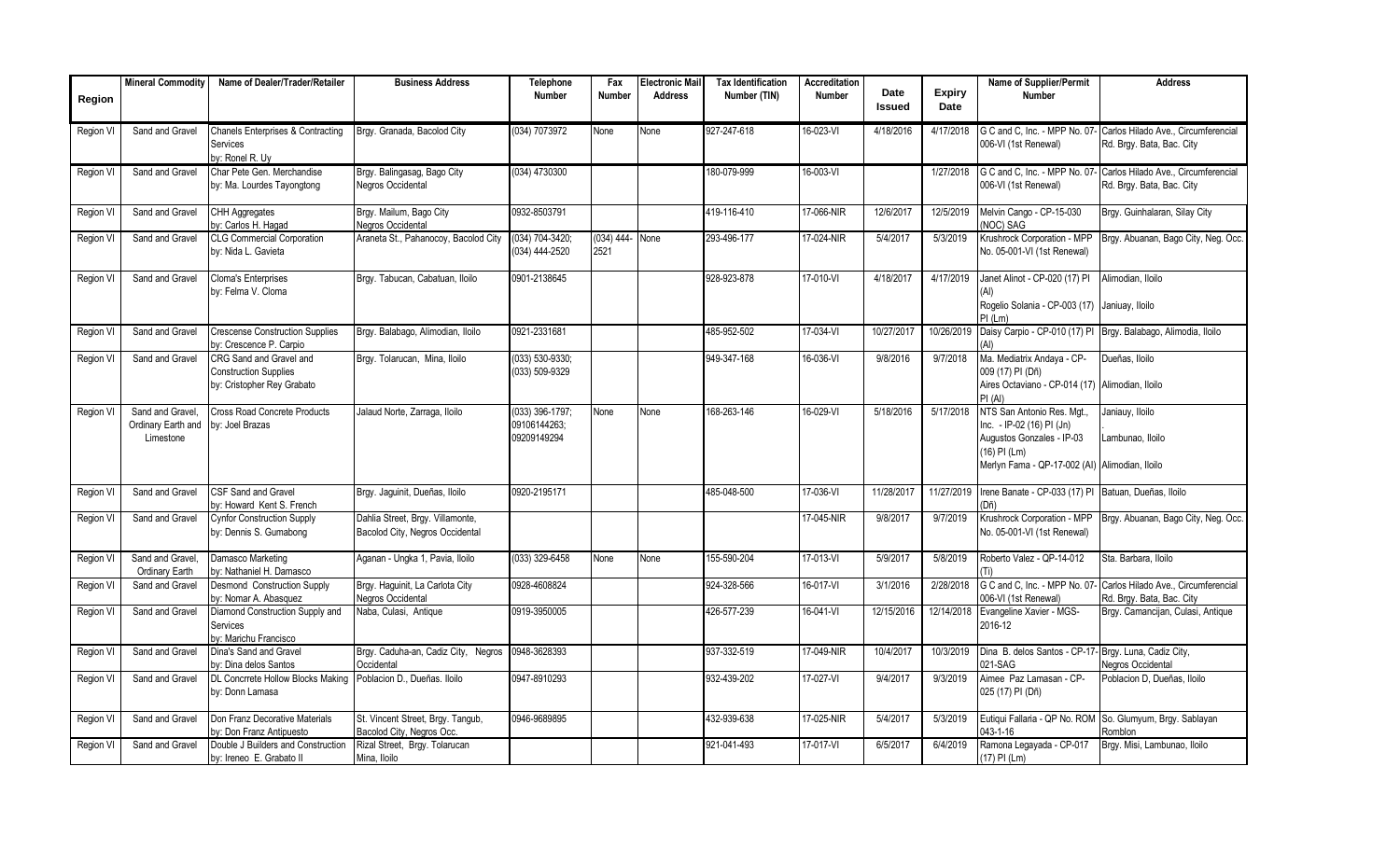|           | <b>Mineral Commodity</b> | Name of Dealer/Trader/Retailer                                                    | <b>Business Address</b>                                                  | <b>Telephone</b>                       | Fax           | Electronic Mail | <b>Tax Identification</b> | <b>Accreditation</b> |                |                       | Name of Supplier/Permit                                                                                | <b>Address</b>                                                                                 |
|-----------|--------------------------|-----------------------------------------------------------------------------------|--------------------------------------------------------------------------|----------------------------------------|---------------|-----------------|---------------------------|----------------------|----------------|-----------------------|--------------------------------------------------------------------------------------------------------|------------------------------------------------------------------------------------------------|
| Region    |                          |                                                                                   |                                                                          | <b>Number</b>                          | <b>Number</b> | <b>Address</b>  | Number (TIN)              | <b>Number</b>        | Date<br>Issued | <b>Expiry</b><br>Date | <b>Number</b>                                                                                          |                                                                                                |
| Region VI | Sand and Gravel          | <b>DTOTO Builders &amp; Construction</b><br>Supply. Inc.<br>by: George N. Bachoco | San Juan Street, Sto. Niño, Brgy. 2<br>Bacolod City, Negros Occ.         | $(034)708 - 5354$<br>$(034)435 - 1400$ |               |                 | 942-109-764               | 16-021-NIR           | 10/27/2016     | 10/26/2018            | G C and C, Inc. - MPP No. 07-<br>006-VI (1st Renewal)                                                  | Carlos Hilado Ave., Circumferencial<br>Rd. Brgy. Bata, Bac. City                               |
| Region VI | Sand and Gravel          | EAA Sand and Gravel and<br><b>Construction Supply</b><br>by: Erwin A. Alisaje     | Purok Proper North, Brgy. Taloc<br>Bago City, Negros Occidental          | 0908-1843009                           |               |                 | 183-781-953               | 16-018-NIR           | 10/17/2016     | 10/16/2018            | Nestor Gargarita - IP-15-039<br><b>NOC SAG</b>                                                         | 71 Libertad Extension, Bacolod City                                                            |
| Region VI | Sand and Gravel          | EBP Hollow blocks. Sand and<br>Gravel<br>by: Eden D. Pedregosa                    | Capuling, Dueñas, Iloilo                                                 | 0920-2195171                           |               |                 | 908-385-391               | 17-028-VI            | 9/5/2017       | 9/4/2019              | Catherine Lagraña - CP-013<br>(17) PI (Dñ)                                                             | Pobalcion Dueñas, Iloilo                                                                       |
| Region VI | Sand and Gravel          | Ena Hardware<br>by: Antonio Sibonga                                               | Banago, Bacolod City                                                     | (034)m 708-3368<br>0917-8939774        |               |                 | 106-765-719               | 16-014-VI            | 2/17/2016      | 2/16/2018             | 11256 Construction. Inc. - CA<br>No. 15-026-VI                                                         |                                                                                                |
| Region VI | Sand and Gravel          | <b>EPL Sand and Gravel</b><br>by: Pedro L. Ledesma                                | Brgy. 7, Poblacion, Tigbauan<br><b>Iloilo</b>                            | 0921-6862204                           |               |                 | 101-813-357               | 17-037-VI            | 11/29/2017     | 11/28/2019            | Cecilia May S. Tapales - CP-<br>019 (17) PI (Tu)                                                       | Brgy. Napnapan Norte, Tigbauan,<br>lloilo                                                      |
| Region VI | Sand and Gravel          | <b>ETP Construction Supply</b><br>by: Edmundo Palicte                             | Brgy. Sampinit, Bago City<br>Negros Occidental                           | 0908-3107107                           |               |                 | 916-864-237               | 16-005-VI            | 1/28/2016      | 1/27/2018             | Bago city Aggregate Operator<br>& Workers Coop. - CP-15-021<br>(NOC) SAG                               | Brgy. Lag-asan, Bago City<br>Negros Occidental                                                 |
| Region VI | Sand and Gravel          | Elenita Sand and Gravel<br>by: Elenita L. Clarite                                 | Purok Margarita, Abuanan, Bago City<br>Negros Occidental                 | 0920-4019024                           |               |                 | 426-727-392               | 17-035-NIR           | 7/18/2017      | 7/17/2019             | Krushrock Corporation - MPP<br>No. 05-001-VI (1st Renewal)                                             | Brgy. Abuanan, Bago City, Neg. Occ.                                                            |
| Region VI | Sand and Gravel          | F. Furrea Construction, Inc.<br>by: Jose M. Chan                                  | Q. Abeto Street, Mandurriao, Iloilo City (033) 3212504                   |                                        |               |                 | 002-006-594               | 16-034-VI            | 8/9/2016       | 8/8/2018              | ARSD Construction Corp -<br>MPP-013-026-VI                                                             | <sup>78</sup> don Candido Subdivision, South<br>Fundidor, Molo, Iloilo City                    |
| Region VI | Sand and Gravel          | <b>Famaed Corporation</b><br>by: Merlyn P. Fama                                   | 210 Diversion Road, Sambag<br>Jaro, Iloilo City                          | 0912-3775534                           |               |                 | 254-526-285               | 17-020-VI            | 7/17/2017      | 7/16/2019             | Edmer P. Fama - CP-007 (17)<br>PI(Jn)<br>Aires Octaviano - CP-032 (17) Oton, Iloilo<br>PI(Jn)          | Sambag, Jaro, Iloilo                                                                           |
| Region VI | Sand and Gravel          | <b>First Five Labor Services</b><br>by: Benjamin Sy                               | #2645 Narra Lopez jaena St., Bacolod (034) 4337618<br>City               |                                        | None          | None            | 183-302-688               | 16-030-VI            | 6/1/2016       | 5/31/2018             | 006-VI (1st Renewal)                                                                                   | G C and C, Inc. - MPP No. 07- Carlos Hilado Ave., Circumferencial<br>Rd. Brgy. Bata, Bac. City |
| Region VI | Sand and Gravel          | Five J's Hollow Blocks<br>by: Eugene C. Leonidas                                  | Purok Mahimayaon, Brgy. Bata<br><b>Bacolod City</b>                      | (034) 7060582                          | None          | None            | 156-062-447               | 17-057-NIR           | 11/28/2017     | 11/27/2019            | Krushrock Corporation - MPP<br>No. 05-001-VI (1st Renewal)                                             | Brgy. Abuanan, Bago City, Neg. Occ.                                                            |
| Region VI | Sand and Gravel          | <b>FMRJ Hollow Block Factory</b><br>by: Alra iane N. Jardenil                     | Brgy. Cagamutan Norte, Leganes, Iloilo (033) 396-1429                    |                                        | None          | None            | 916-481-962               | 16-027-VI            | 5/5/2016       | 5/4/2018              | Emmanuel L. Perez - CP-044<br>16) PI (Dñ)                                                              | Pototan, Iloilo                                                                                |
| Region VI | Sand and Gravel          | Four SG Enterprises<br>by: Ricardo C. Guevarra                                    | Brgy. Taloc, Bago City, Negros<br>Occidental                             | 0918-6736360;<br>(034) 732-4804        | None          | None            | 168-278-492-000           | 17-059-NIR           | 11/28/2017     | 11/27/2019            | Katrina Angelica Y. Torres - IP<br>16-045-SAG                                                          | Brgy. Poblacion, Bago City, Negros<br>Occidental                                               |
| Region VI | Sand and Gravel          | Francis Sand and Gravel and<br><b>Construction Supply</b><br>bv: Evelvn F. Calvo  | Lot 6. Blk 1, Vincent Subdivision<br>Libot, Calinoq, Iloilo              | 0939-1934758                           |               |                 |                           | 17-015-VI            | 5/26/2017      | 5/25/2019             | Joe Frie Navarra - CP-021<br>$(17)$ PI (Lm)                                                            | Lambunao, Iloilo                                                                               |
| Region VI | Sand and Gravel          | <b>GHLEJ Trading Corp.</b><br>by: Honey Mae P. Montes                             | Biante, Brgy. Recreo, Pontevedra,<br>Negros Occidental                   |                                        |               |                 |                           | 17-018-NIR           | 3/28/2017      | 3/27/2019             | Nancy G. Javellana - IP-15-<br>003 (NOC) SAG                                                           |                                                                                                |
| Region VI | Sand and Gravel          | <b>G</b> Construction<br>by: Smile C. Guevarra                                    | Rotonda Street, Brgy. Mansilingan<br>Bacolod City, Negros Occ.           | $(034)$ 446-0027                       |               |                 | 261-013-716               | 17-020-NIR           | 4/10/2017      | 4/9/2019              | Krushrock Corporation - MPP<br>No. 05-001-VI (1st Renewal)                                             | Brgy. Abuanan, Bago City, Neg. Occ.                                                            |
| Region VI | Sand and Gravel          | G C and C. Inc.<br>by: Charles Anthony Dumancas                                   | Carlos Hilado Avenue, Circumferential<br>Road, Bacolod City, Negros Occ. | (034) 441-2904<br>(034) 441-0693       |               |                 | 005-429-626               | 06-015-NIR           | 9/22/2016      | 9/21/2018             | Virgina Ga - IP-15-039 (NOC)<br>SAG<br>Proxima Centauri Realty &<br>Dev. Corp - IP-16-015-<br>(NOC)SAG | Brgy. Ma-ao, Bago City, NOC                                                                    |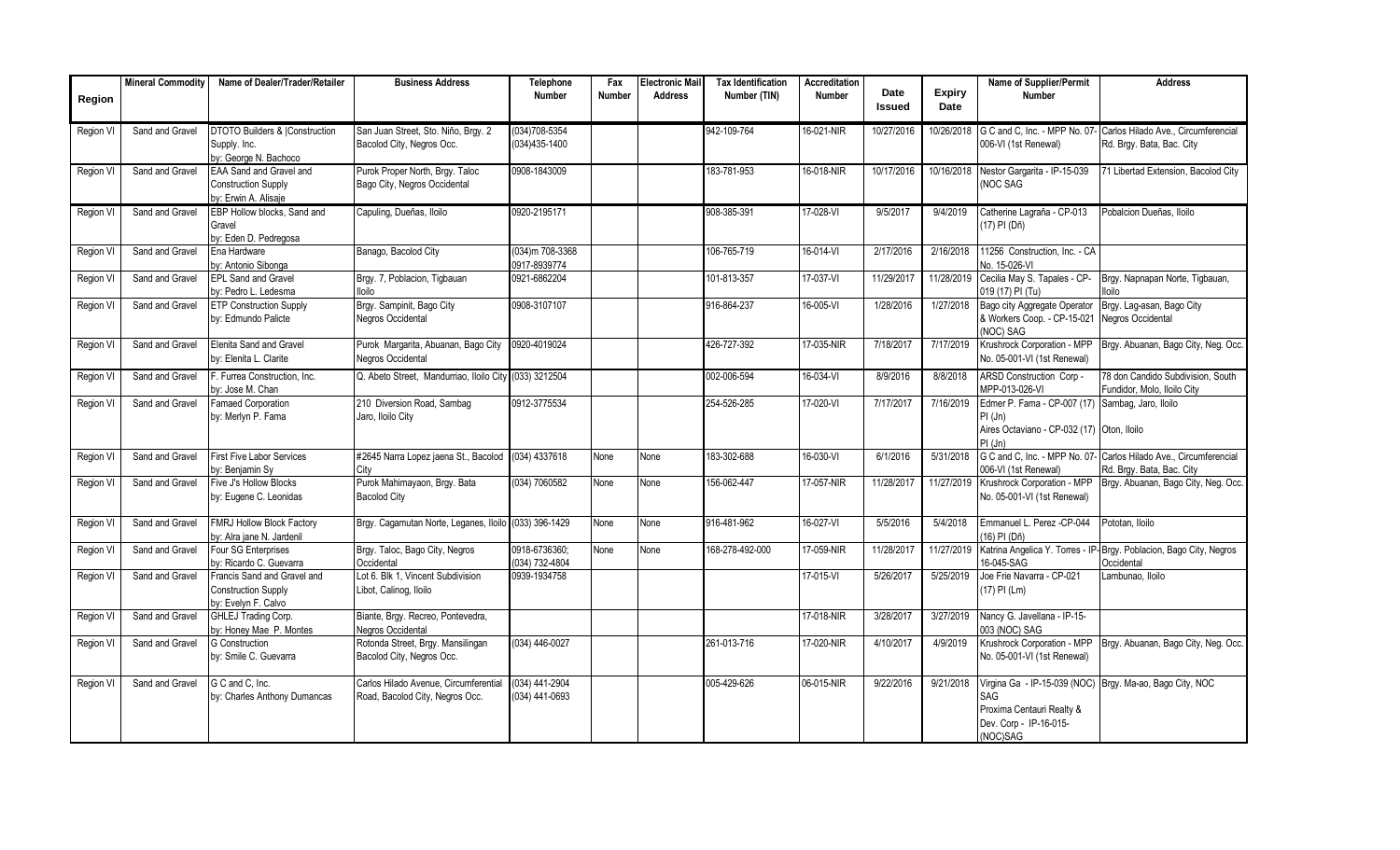|           | <b>Mineral Commodity</b>           | Name of Dealer/Trader/Retailer                                                              | <b>Business Address</b>                                                      | Telephone                        | Fax              | Electronic Mail | <b>Tax Identification</b> | Accreditation |                       |                       | Name of Supplier/Permit                                                                    | <b>Address</b>                                                   |
|-----------|------------------------------------|---------------------------------------------------------------------------------------------|------------------------------------------------------------------------------|----------------------------------|------------------|-----------------|---------------------------|---------------|-----------------------|-----------------------|--------------------------------------------------------------------------------------------|------------------------------------------------------------------|
| Region    |                                    |                                                                                             |                                                                              | <b>Number</b>                    | <b>Number</b>    | <b>Address</b>  | Number (TIN)              | <b>Number</b> | Date<br><b>Issued</b> | <b>Expiry</b><br>Date | <b>Number</b>                                                                              |                                                                  |
| Region VI | Sand and Gravel                    | Garry Sand and Gravel Enterprises<br>by: Garry Cadornigara                                  | Brgy. Anonang, Leon, iloilo                                                  | 0999-9949501                     |                  |                 | 923-419-344               | 17-029-VI     | 9/19/2017             | 9/8/2019              | Gerardo Villanueva - CP-011<br>(17) PI (Ti)<br>Conchita Babiera - CP-029<br>17) PI (Ti)    | Tigbauan, Iloilo<br>Tigbauan, Iloilo                             |
| Region VI | Sand and Gravel                    | Gemini 11 General Merchandize<br>by: Janet I. Sanicas                                       | Brgy. Bata, Bacolod City                                                     | (034) 7082250                    |                  |                 | 929-998-639               | 16-006-NIR    | 7/7/2016              | 7/5/2018              | G C and C, Inc. - CA-11-012-                                                               | Carlos Hilado Ave., Circumferencial<br>Rd. Brgy. Bata, Bac. City |
| Region VI | Sand and Gravel                    | <b>Genesis Consolidated Concrete</b><br>Products<br>by: Johnny Sy. Go                       | Purok Himaya, Mansilingan Road,<br>Brgy. Mansilingan, Bacolod City           | (034) 476-2926<br>(034) 708-7475 |                  |                 | 160-900-121               | 16-014-NIR    | 10/4/2016             | 10/3/2018             | G C and C, Inc. - CA-11-012-<br>VI                                                         | Carlos Hilado Ave Circumferencial<br>Rd. Brgy. Bata, Bac. City   |
| Region VI | Sand and Gravel.<br>Ordinary Earth | Gene Canava Sand and Gravel<br>by: Gene C. Canaya                                           | Cordova Norte, tigbauan, Iloilo                                              | 511-4052                         | None             | None            | 176-347-126               | $17-012-VI$   | 5/4/2017              | 5/3/2019              | Roberto Valez - QP-14-042<br>Pedro Ledesma - CP-004 (17)<br>PI(Ti)                         | Sta Barbara, Iloilo<br>Tiqbauan, Iloilo                          |
| Region VI | Sand and Gravel                    | <b>Gin Construction Supply</b><br>by: Gina G. Aquilar                                       | Cor. Saint Peter St., Ramylu Drive,<br>Tangub, Bacolod City, Negros Occ.     | (034) 432 2651                   |                  |                 | 135-515-294               | 17-019-NIR    | 4/10/2017             | 4/9/2019              | Krushrock Corporation - MPP<br>No. 05-001-VI (1st Renewal)                                 | Brgy. Abuanan, Bago City, Neg. Occ.                              |
| Region VI | Sand and Gravel                    | GLE Sand and Gravel and<br>Enterprises<br>by: Grace L. Espida                               | Lot 1 & 2, Medel Road, Tangub,<br><b>Bacolod City</b>                        | (034) 4441644;<br>(034) 4442591  | None             | None            | 128-410-779               | 16-026-VI     | 5/5/2016              | 5/4/2018              | G C and C, Inc. - CA-11-012-                                                               | Carlos Hilado Ave., Circumferencial<br>Rd. Brgy. Bata, Bac. City |
| Region VI | Sand and Gravel                    | Gloria Serfino Sand and Gravel<br>by: Gloria E. Serfino                                     | Prk. Manga, Brgy. Caridad, Bago City,<br>Negros Occidental                   | 0918-5288314                     |                  |                 | 949-324-832               | 17-010-NIR    | 1/13/2017             | 1/12/2019             | Rocache Aggregate and Dev.<br>Corporation - MPP No. 010-<br>013-VI (1st renewal)           | Brgy. Abuanan, Bago City, Neg. Occ.                              |
| Region VI | Sand and Gravel                    | Golden Bars Construction and<br>Supplies Ent.<br>by: Lolita M. Libre                        | Burgos Street, Sunshine Valley,<br>Estefania<br>Bacolod City,<br>Negros Occ  | 0939-3055164<br>(034) 7087270    |                  |                 | 933-310-439               | 17-046-NIR    | 9/8/2017              | 9/7/2019              | Krushrock Corporation - MPP<br>No. 05-001-VI (1st Renewal)                                 | Brgy. Abuanan, Bago City, Neg. Occ.                              |
| Region VI | Sand and Gravel                    | <b>Greenland Builders</b><br>by: Nestor Victor G. Rodriguez                                 | Roxas Avenue, Kalibo, Aklan                                                  | (036) 2683356                    | None             | None            | 122-219-958               | 17-003-VI     | 1/26/2017             | 1/25/2019             | Augustus M. Gonzales - IP-03 Brgy. Balabag, Pavia, Iloilo<br>16)PI (Lm)                    |                                                                  |
| Region V  | Sand and Gravel                    | Greenland Builders 2013 Corp.<br>by: Augustus M. Gonzales                                   | Roxas Avenue, Kalibo, Aklan                                                  | (036) 2683356                    | None             | None            | 122-219-958               | 17-021-VI     | 8/2/2017              | 8/1/2019              | Augustus M. Gonzales - IP-03 Brgy. Balabag, Pavia, Iloilo<br>16)PI (Lm)<br>Ramona Legayada | ambunao, Iloilo                                                  |
| Region VI | Sand and Gravel                    | HRA Sand. Gravel & Hollowblocks<br>by: Herman R. Adengenan                                  | Buenretiro, Brgy. Bubog, Talisay City,<br>Negros Occ.                        | 0999-9949094                     |                  |                 | 150-908-611               | 16-010-NIR    | 7/20/2016             | 7/19/2018             | 040 (NOC) SAG                                                                              | Camille R. Montelibano - IP-13-Silay City, Negros Occidental     |
| Region VI | Sand and Gravel                    | Hill Cris Sand and Gravel Supply<br>by: Hilario P. Jeruta                                   | Blk. 81, Lot 48, Phase 2, Claude Sreet,<br>Fortune Towne, Estefania, Bacolod | 09228352650                      |                  |                 | 162-070-303               | 16-031-VI     | 6/1/2016              | 5/31/2018             | G C and C, Inc. - CA-11-012-                                                               | Carlos Hilado Ave., Circumferencial<br>Rd. Brgy. Bata, Bac. City |
| Region VI | Sand and Gravel                    | Honey Lee delos Angeles Sand and<br>Gravel<br>by: Honey Lee delos Angeles                   | Brgy. Orong, Kabankalan City,<br>Negros Occidental                           | 0933-3764529                     |                  |                 | 469-457-999               | 17-056-NIR    | 11/22/2017            | 11/21/2019            | Honey Lee delos Angeles - IP<br>17-030-SAG                                                 | Kabankalan City, Negros Occidental                               |
| Region VI | Sand and Gravel                    | I.G. Sand and Gravel and<br><b>Construction Supplies</b><br>by: Ireneo E. Grabato II        | Brgy. Tolarucan, Mina, Iloilo                                                | (033) 5099329                    |                  |                 | 921-041-493               | 16-035-VI     | 8/12/2016             | 8/11/2018             | Ma. Mediatrix Andaya - CP-<br>009 (17) PI (Dñ)<br>Aires Octaviano - CP-014 (17)<br>PI(AI)  | Dueñas, Iloilo<br>Alimodian, Iloilo                              |
| Region VI | Sand and Gravel                    | <b>IBC International Builders</b><br>Corporation<br>by: Helen Edith Lee Tan/<br>Niza Supeña | #58 Avanceña Street, Molo<br><b>Iloilo</b>                                   | $(033)$ 337-6568                 | (033)3363<br>806 |                 | 146-568-669               | 17-038-VI     | 12/11/2017            | 12/10/2019            | $PI$ (Jn)                                                                                  | Rogelio Solania - CP-003 (17) Nobleza Street, Janiuay, Iloilo    |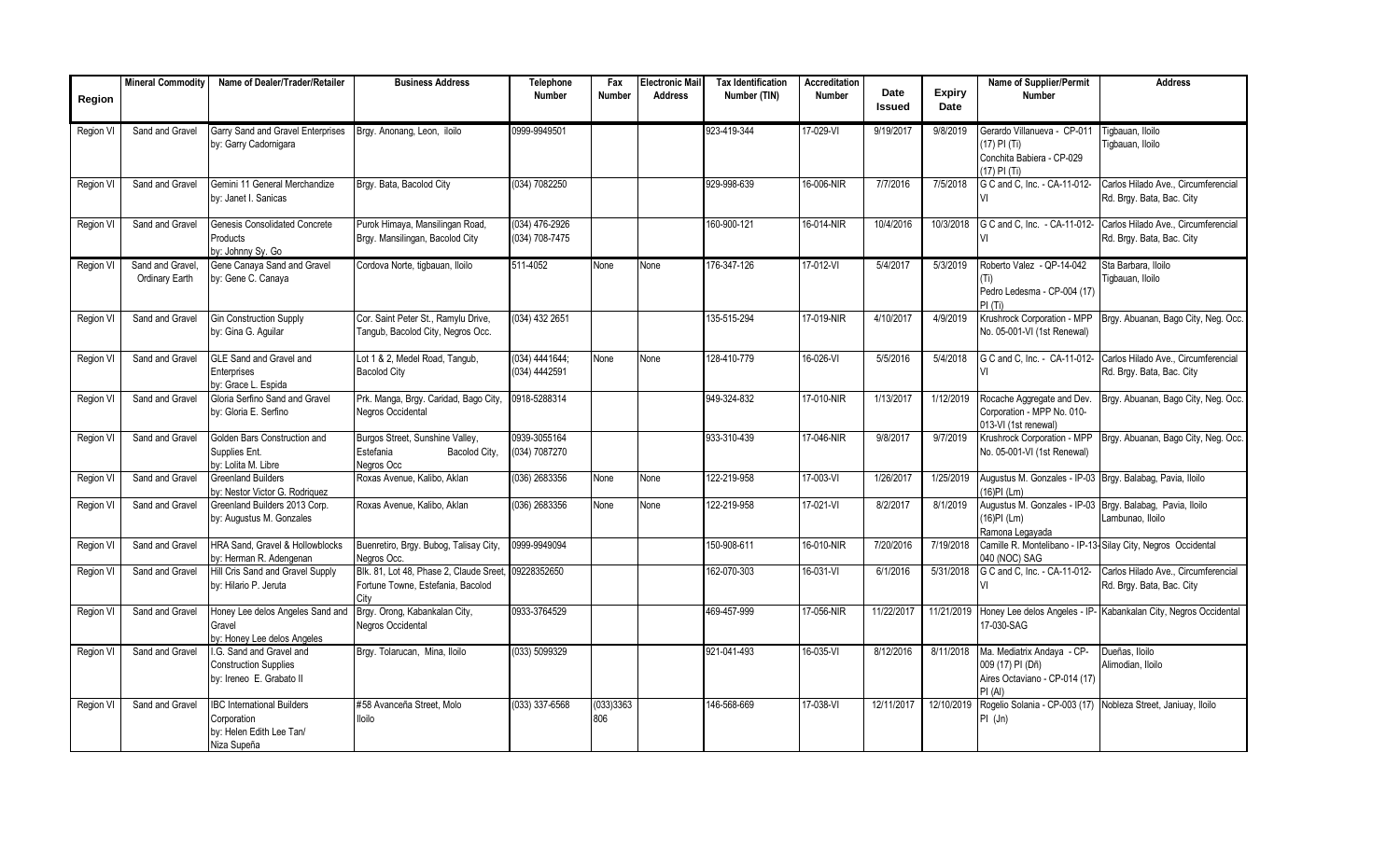|                  | <b>Mineral Commodity</b>           | Name of Dealer/Trader/Retailer                                          | <b>Business Address</b>                                                   | Telephone<br><b>Number</b>         | Fax<br><b>Number</b> | <b>Electronic Mail</b><br><b>Address</b> | <b>Tax Identification</b><br>Number (TIN) | <b>Accreditation</b><br><b>Number</b> | Date          | Expiry     | <b>Name of Supplier/Permit</b><br><b>Number</b>                                                                                                                                                    | <b>Address</b>                                                                                                                                                                          |
|------------------|------------------------------------|-------------------------------------------------------------------------|---------------------------------------------------------------------------|------------------------------------|----------------------|------------------------------------------|-------------------------------------------|---------------------------------------|---------------|------------|----------------------------------------------------------------------------------------------------------------------------------------------------------------------------------------------------|-----------------------------------------------------------------------------------------------------------------------------------------------------------------------------------------|
| Region           |                                    |                                                                         |                                                                           |                                    |                      |                                          |                                           |                                       | <b>Issued</b> | Date       |                                                                                                                                                                                                    |                                                                                                                                                                                         |
| Region VI        | Sand and Gravel,<br>Ordinary Earth | <b>IJC Sand and Gravel</b><br>by: Ian John Capatan                      | Brgy. Anonang, Leon, iloilo                                               | 0939-9146864                       |                      |                                          | 928-922-288                               | 17-023-VI                             | 8/7/2017      | 8/6/2019   | Victorino Montaño - QP-14-<br>010 PI (AI)<br>Pedro Ledesma - CP-004 (17)<br>PI(Ti)<br>$(17)$ PI $(Ti)$<br>Gerardo Villanueva - CP-011<br>(17) PI (Ti)<br>Conchita Babiera - CP-029<br>(17) PI (Ti) | Poblacion San Miguel, Iloilo<br>Poblacion Tigbauan, Iloilo<br>Poblacion Tigbauan, Iloilo<br>Brgy. Buhang, Jaro, Iloilo<br>Cecilia May Tapales - CP-019 Brgy. Barosong, Tigbauan, Iloilo |
| <b>Region VI</b> | Sand and Gravel                    | <b>Iloilo Golden Hands Constrcution</b><br>by: Ramon Q. Sotelo          | Brgy. Cabugao Sur, Sta. Barbara<br><b>Iloilo</b>                          | (033) 5237225                      |                      |                                          | 106-854-901                               | 17-025-VI                             | 8/8/2017      | 8/7/2019   | Janet Alinot - CP-012 (17) PI<br>Joe Frie Navarra - CP-021<br>(17) PI (Lm)                                                                                                                         | Alimodian, Iloilo<br>Lambunao, Iloilo                                                                                                                                                   |
| Region V         | Sand and Gravel                    | ISM Aggregates Supplies<br>by: Lauriano Porras Adolacion                | Torreblanca Street, Poblacion<br>Guimbal, Iloilo                          | 0917-6778696                       |                      |                                          | 281-132-495                               | 17-039-VI                             | 12/11/2017    | 12/10/2019 | Pureza Sepida - CP-020 (17)<br>PI(Tu)                                                                                                                                                              | Tubungan, Iloilo                                                                                                                                                                        |
| Region V         | Sand and Gravel                    | Iven Aggregates<br>by: Iven C. Orocio                                   | Sitiio Hiyang Hiyang, Brgy. Patag, Silay<br>Negros Occidental<br>City     |                                    |                      |                                          | 460-512-129                               | 17-053-NIR                            | 10/27/2017    | 10/26/2019 | Ma. Teresa Cerrada - QP-14-<br>001 (NOC) DOE<br>Nonescan Sand and Gravel -<br>CA No. 17-009-NIR                                                                                                    | Bacolod City, Negros Occidental<br>Brgy. E. Lopez, Silay City, Neg. Occ.                                                                                                                |
| Region VI        | Sand and Gravel                    | JBG Hollowblocks and Aggregates<br>by: Flordelis B. Garde               | Blk. 7, Paglaum Village, Brgy,<br>Mansilingan, Bacolod City               | (034) 706-9157<br>0918-5281008     |                      |                                          | 194-152-525                               | 17-011-NIR                            | 2/15/2017     | 2/14/2019  | SDS Aggregates & Concrete<br>Products Enterprises - CA No.<br>17-003-NIR                                                                                                                           |                                                                                                                                                                                         |
| Region VI        | Sand and Gravel                    | . Gravino Sand and Gravel and<br>Concrete Products<br>by: Jave Gravino  | Purok Fortaleza, Brgy. Mansilingan<br><b>Bacolod City</b>                 | (034) 7072487<br>0919-6247491      |                      |                                          |                                           | 16-032-VI                             | 6/8/2016      | 6/7/2018   | Krushrock Corporation - MPP<br>No. 05-001-VI (1st Renewal)                                                                                                                                         | Brgy. Abuanan, Bago City, Neg. Occ.                                                                                                                                                     |
| Region V         | Sand and Gravel                    | J. Pel Construction Supply and<br>Services<br>by: Joemar T. Pelleio     | Rafael M. Salas Highway. Balingasag,<br>Bago City, Negros Occidental      | 0926-6459337                       |                      |                                          | 923-209-704                               | 16-011-VI                             | 2/5/2016      | 2/4/2018   | G C and C. Inc. - MPP No. 07<br>006-VI (1st Renewal)                                                                                                                                               | Carlos Hilado Ave Circumferencial<br>Rd. Brgy. Bata, Bac. City                                                                                                                          |
| Region VI        | Sand and Gravel                    | J.E. Pellejo Enterprises<br>by: John Emilio Pellejo, Jr.                | Balingasag, Bago City<br><b>Vegros Occidental</b>                         | 0916-6674102                       |                      |                                          | 174-250-201                               | 16-010-VI                             | 2/2/2016      | 2/1/2018   | Bago city Aggregate Operator<br>& Workers Coop. - CP-15-021<br>NOC) SAG                                                                                                                            | Brgy. Lag-asan, Bago City<br>Negros Occidental                                                                                                                                          |
| Region VI        | Sand and Gravel                    | J.H. Hauler's Inc.<br>by: Joey Hortelano                                | 211 Diversion Road, Sambag, Jaro,<br>loilo City                           | 321-1854;<br>321-1856              | None                 | None                                     | 005-818-888                               | 16-040-VI                             | 12/15/2016    | 12/14/2018 | Domingo Subaldo - QP-13-005<br>Cb)                                                                                                                                                                 | Talanghauan, Cabatuan, Iloilo                                                                                                                                                           |
| Region VI        | Sand and Gravel                    | Jazerah Hollowblocks Sand and<br>Gravel<br>by: Trixy Joy Pacilan Traigo | Villa Lucasan, Mandalagan, Bacolod<br>City<br>Negros Occidental           |                                    |                      |                                          |                                           | 16-016-NIR                            | 10/4/2016     | 10/3/2018  | Virginia Ga - IP-15-(039) NOC<br>SAG                                                                                                                                                               |                                                                                                                                                                                         |
| Region VI        | Sand and Gravel                    | Jenneth Fil Hollow Blocks<br>by: Rufil S. Quismundo                     | Bonifacio Street, Zone 12 (Poblacion),<br>Talisay City, Negros Occidental | 0999-3969788                       |                      |                                          | 287-678-934                               | 17-063-NIR                            | 12/6/2017     | 12/5/2019  | Dina's Sand and Gravel - CA<br>No. 17-049-NIR                                                                                                                                                      | Pob. 1, Cadiz City, Negros Occ.                                                                                                                                                         |
| Region VI        | Sand and Gravel                    | JGN Enterprises<br>by: Jose J. Garcia                                   | Bangga Lucasan, Circumferencial<br>Road, Bacolod City, Negros Occ.        | 495-5596; 4566829; None<br>4575104 |                      | None                                     | 930-134-300                               | 17-044-NIR                            | 9/8/2017      | 9/7/2019   | Ma. Olivia Guntang - IP-06-<br>034-SAG                                                                                                                                                             |                                                                                                                                                                                         |
| <b>Region VI</b> | Sand and Gravel                    | <b>JFU Sand and Gravel</b><br>by: Jose Francisco M. Uy                  | Rizal Street, Brgy. 2 (Pob), Isabela,<br>Negros Occidental                |                                    |                      |                                          |                                           | 17-013-NIR                            | 3/6/2017      | 3/5/2019   | Rocache Aggregate and Dev.<br>Corporation - MPP No. 010-<br>013-VI (1st renewal)                                                                                                                   | Brgy. Abuanan, Bago City, Neg. Occ.                                                                                                                                                     |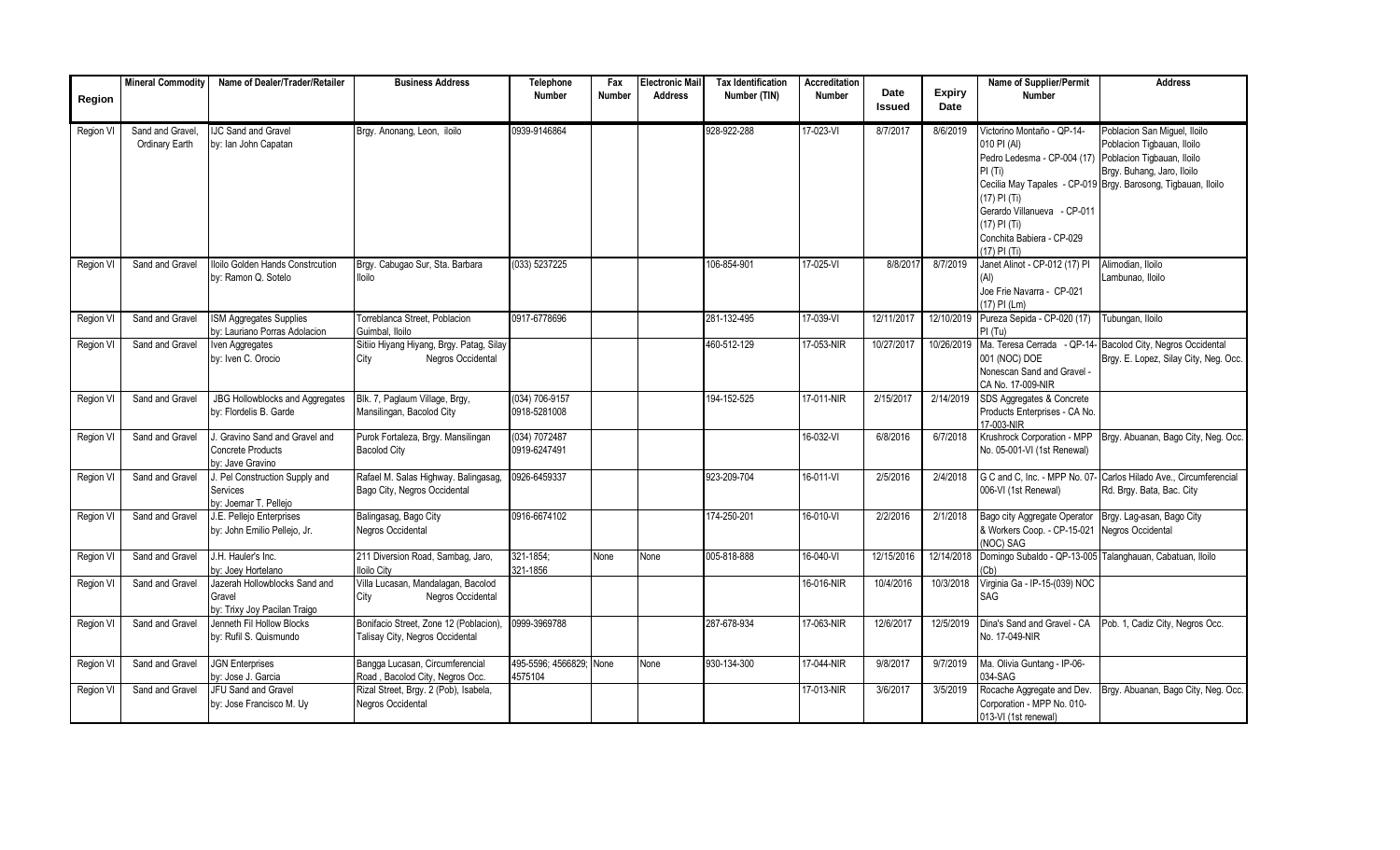|                  | <b>Mineral Commodity</b> | Name of Dealer/Trader/Retailer                                              | <b>Business Address</b>                                                                | Telephone                          | Fax    | <b>Electronic Mail</b> | <b>Tax Identification</b> | Accreditation |                |                       | Name of Supplier/Permit                                                                                                                                    | <b>Address</b>                                                                         |
|------------------|--------------------------|-----------------------------------------------------------------------------|----------------------------------------------------------------------------------------|------------------------------------|--------|------------------------|---------------------------|---------------|----------------|-----------------------|------------------------------------------------------------------------------------------------------------------------------------------------------------|----------------------------------------------------------------------------------------|
| Region           |                          |                                                                             |                                                                                        | <b>Number</b>                      | Number | <b>Address</b>         | Number (TIN)              | <b>Number</b> | Date<br>Issued | <b>Expiry</b><br>Date | Number                                                                                                                                                     |                                                                                        |
| Region VI        | Sand and Gravel          | JKC Hollowblocks, Sand and Gravel<br>by: Amalia Colaljo                     | Brgy. Iglaua-an, Murcia, Negros<br>Occidental                                          | 0949-7478712                       | None   | None                   | 936-592-678               | 17-061-NIR    | 11/28/2017     | 11/27/2019            | Ma. Teresa Cerrada - QP-14-<br>001 (NOC) DOE<br>Sayud Enterprises - CA No.<br>17-043-NIR                                                                   | Baolod City, Negros Occ.<br>Silay City, Negros Occ.                                    |
| Region VI        | Sand and Gravel          | <b>JRI Construction Supplies</b><br>by: Jessie R. Icay, Jr.                 | Purol Sampaguita, Banquerohan,<br>Cadiz City, Negros Occidental                        | (034) 720-9682/<br>0917-7067164    |        |                        | 424-194-720               | 17-052-NIR    | 10/27/2017     | 10/26/2019            | Erwin B. dela Cruz - CP-16-<br>041-SAG<br>Dina B. delos Santos - CP-17- Silay City, Negros Occidental<br>021-SAG<br>Isabelita M. Jison - IP-16-004-<br>SAG | Manapla, Negros Occidental<br>Cadiz City, Negros Occidental                            |
| Region VI        | Sand and Gravel          | <b>JZC Aggregates</b><br>by: Jan Carlo Z. Chan                              | Brgy. Alacaygan, E.B. Magalona<br>Negros Occidental                                    | (034) 4348574<br>09399390468       |        |                        | 936-823-373               | 16-007-VI     | 1/28/2016      | 1/27/2018             | Stephanie Chui - IP-06-010-VI<br>(1st Renewal)                                                                                                             | Kamagong Street, North Drive,<br><b>Bacolod City</b>                                   |
| Region VI        | Sand and Gravel          | Factory<br>by: Myrna Goylos                                                 | Joe Sand and Gravel & Hollowblocks Matagoy, Silay City, Negros Occidental 0919-7559782 | 0920-3978917                       |        |                        | 417-587-641               | 16-020-NIR    | 10/27/2016     | 10/26/2018            | Isabelita M. Jison - IP-16-004-<br>SAG                                                                                                                     | Fortuna Subd., Silay City, Neg. Occ.                                                   |
| Region VI        | Sand and Gravel          | Joce-Mar Enterprises<br>by: Marlon S. Bugto                                 | Bangga Totong II, Brgy. Felisa,<br><b>Bacolod City</b>                                 | 0947-3001099<br>(034) 213-3013     |        |                        | 167-046-174               | 16-009-NIR    | 7/15/2016      | 7/14/2018             | Krushrock Corporation - MPP<br>No. 05-001-VI (1st Renewal)                                                                                                 | Brgy. Abuanan, Bago City, Neg. Occ.                                                    |
| Region VI        | Sand and Gravel          | Jomarela Constraction Merchandise<br>by: Jocelyn T. Cabrera                 | Bga. Dose, Zone 16, Talisay City<br>Negros Occidental                                  | \0910-8955089                      |        |                        | 422-154-411               | 16-022-VI     | 4/18/2016      | 4/17/2018             | Jose Danilo R. Yee - IP-15-<br>040 (NOC) SAG                                                                                                               | Rms. 2-6 2/F, Villa Angela Arcade<br>Circumferential Road, Bacolod City,<br>Negros Occ |
| Region VI        | Sand and Gravel          | Juaniza General Merchandise<br>by: Carlito A. Juaniza                       | Rizal Street, Mambulac, Silay City<br>Negros Occidental                                |                                    |        |                        | 947-517-457               | 16-023-NIR    | 11/8/2016      | 11/7/2018             | G C and C, Inc. - MPP No. 07<br>006-VI (1st Renewal)                                                                                                       | Carlos Hilado Ave., Circumferencial<br>Rd. Brgy. Bata, Bac. City                       |
| Region VI        | Sand and Gravel          | Junbon Enterprises<br>by: Marietta J. Pitogo                                | Purok Tahong, Brgy. 2, Bacolod City<br>Negros Occidental                               | $(034)$ 432-0169;<br>0906-7358104  |        |                        | 104-073-218               | 17-032-NIR    | 5/23/2017      | 5/22/2019             | <b>VML Sand and Gravel</b><br>Enterprises - CA No. 17-001-<br><b>NIR</b>                                                                                   | Brgy. Guinhalaran, Silay City, Negros<br>Occidental                                    |
|                  | <b>Boulders</b>          | Region VI Sand and Gravel and Jupiter Construction Supply<br>by: Sammy Haro | Cerdeña Street, San Jose, Antique                                                      | 0927-9331188                       |        |                        | 126-419-343               | 17-014-VI     | 5/23/2017      | 5/22/2019             | Sammy E. Haro - MGS-2016-<br>037                                                                                                                           | Cerdeña Street, San Jose, Antique                                                      |
| Region VI        | Sand and Gravel          | Kent Sand and Gravel<br>bv: Kenneth Maca                                    | Had. Malisbog, #4 Brgy. E. Lopez,<br>Silay City, Negros Occidental                     | 0907-3397554                       |        |                        | 936-592-477               | 16-014-NIR    | 9/8/2016       | 9/7/2018              | Melvin Cango - CP-15-030<br>(NOC) SAG                                                                                                                      | Silay City, Negros Occidental                                                          |
| <b>Region VI</b> | Sand and Gravel          | Kimwa-Iloilo Construction<br>Development Corp.<br>bv: Joselito Y. Lua       | Mali-ao. Pavia. Iloilo                                                                 | (033) 3295862;<br>(033)3294607     |        |                        | 000-069-660-000           | 16-020-VI     | 4/11/2016      | 4/10/2018             | Joselito Lua - IP-02(15) PI (AI)<br>Edmer P. Fama -<br>CP-007 (17) PI (Jn)<br>Conchita Babiera - CP-029<br>(17) PI (Ti)                                    | Pianda-an Sur. Alimodian. Iloilo<br>Sambag Jaro, Iloilo<br><b>Tigbauan, Iloilo</b>     |
| Region VI        | Sand and Gravel          | Kimwa-Iloilo Construction<br>Development Corp.<br>by: Joey Tolores          | Brgy. Matab-ang, Talisay City, Negros<br>Occidental                                    | 0999-8852966                       |        |                        | 280-902-812-001           | 16-008-NIR    | 7/11/2016      | 7/10/2018             | Catherine G. Ong - IP-16-006-<br>SAG                                                                                                                       | Kamagong Street, North Drive,<br><b>Bacolod City</b>                                   |
| Region VI        | Sand and Gravel          | Kitco Hardware<br>by: Cristopher L. Gavieta                                 | Blk. 1, Lot 4, Brgy. Montevista,<br>Bacolod City, Negros Occidental                    | $(034)$ 435-1408<br>(034) 435-1409 |        |                        | 252-934-556               | 16-013-NIR    | 8/22/2016      | 8/21/2018             | CLG Commercial Corporation -<br>CA-15-022-VI                                                                                                               | <b>Bacolod City</b>                                                                    |
| Region VI        | Sand and Gravel          | <b>LRR HOLLOBLOCKS</b><br>by: Letecia Tabuen                                | Purok Fatima II, Brgy. Sum-ag,<br>Bacolod City, Negros Occidental                      |                                    |        |                        | 267-810-726               | 16-022-NIR    | 10/27/2016     | 10/16/2018            | John Alexander I. Gayoso - IP- Capitollville, Bacolod City<br>13-014-VI                                                                                    |                                                                                        |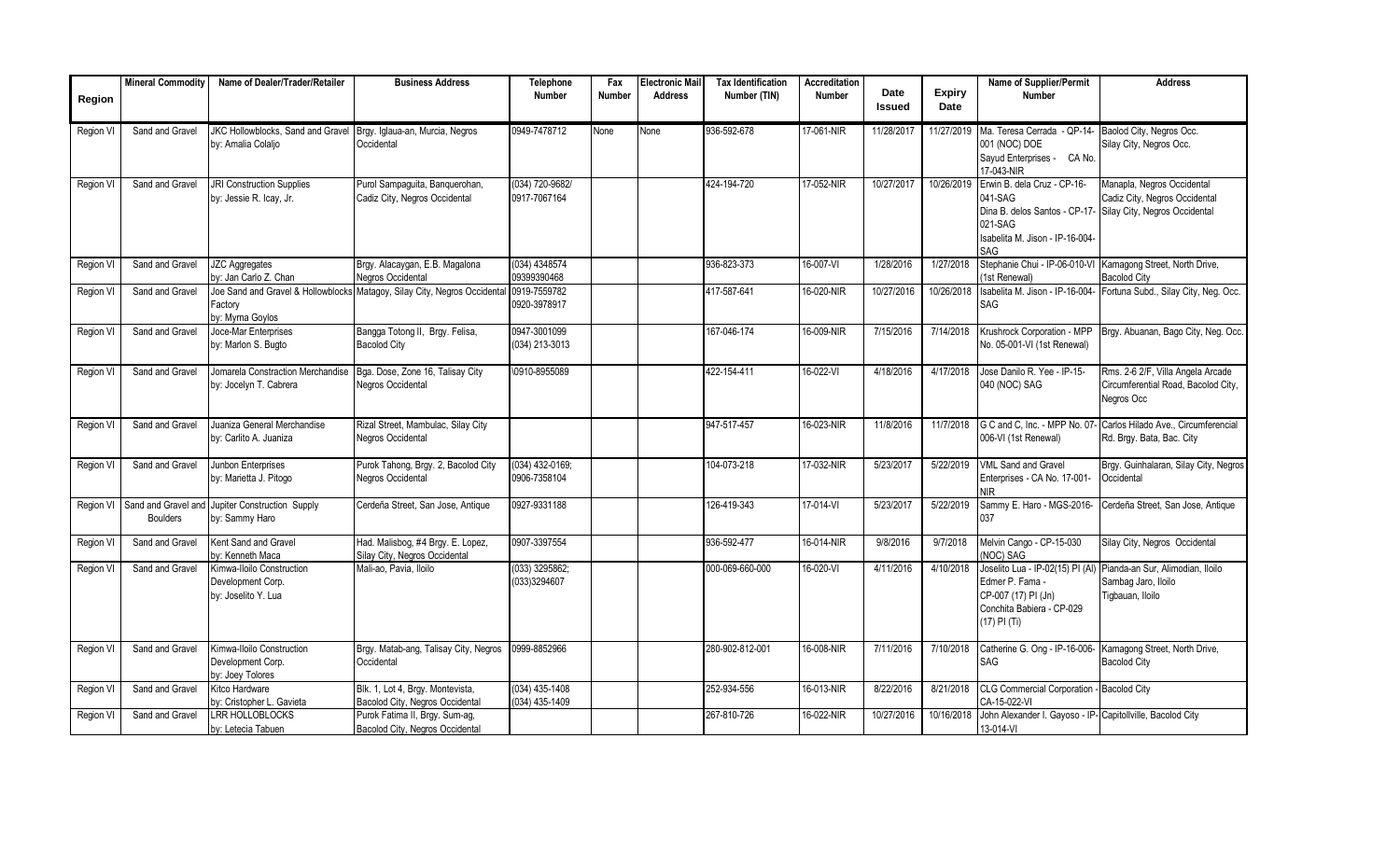|           | <b>Mineral Commodity</b> | Name of Dealer/Trader/Retailer                                                                    | <b>Business Address</b>                                                                                                                    | Telephone                      | Fax    | <b>Electronic Mail</b> | <b>Tax Identification</b> | Accreditation |                       |                       | <b>Name of Supplier/Permit</b>                                                                                                      | <b>Address</b>                                                        |
|-----------|--------------------------|---------------------------------------------------------------------------------------------------|--------------------------------------------------------------------------------------------------------------------------------------------|--------------------------------|--------|------------------------|---------------------------|---------------|-----------------------|-----------------------|-------------------------------------------------------------------------------------------------------------------------------------|-----------------------------------------------------------------------|
| Region    |                          |                                                                                                   |                                                                                                                                            | Number                         | Number | <b>Address</b>         | Number (TIN)              | <b>Number</b> | Date<br><b>Issued</b> | <b>Expiry</b><br>Date | <b>Number</b>                                                                                                                       |                                                                       |
| Region VI | Sand and Gravel          | agalag Mini Construction Supply<br>Enterprise<br>by: Jose Winston B. Treyes                       | Zone 5, Brgy. Concecpcion, Talisay<br>City, Negros Occidental                                                                              |                                |        |                        |                           | 17-007-NIR    | 1/18/2017             | 1/17/2019             | SAG                                                                                                                                 | Isabelita M. Jison - IP-167 004- Fortuna Subd., Silay City, Neg. Occ. |
| Region VI | Sand and Gravel          | La Pearl's Limestone Products<br><b>Construction Services and Supply</b><br>by: Osmundo P. Marabe | Brgy. Dapitan, Pototan, Iloilo                                                                                                             | (033) 320-3498                 |        |                        | 925-242-183               | 16-042-16     | 12/15/2016            | 12/14/2018            | Andrea Vone Jardenil - CP-<br>026 (16) PI (Di)<br>Federico Pastelero, Jr. - CP-<br>039 (16) PI (Bv)                                 | Brgy. Dapitan, Pototan, Iloilo<br>Brgy. Rizal, Barotac Viejo, Iloilo  |
| Region VI | Sand and Gravel          | Lebanon's Enterprises<br>by: Jerrylyn Magsico                                                     | Purok Bomba, Salvacion, Murcia<br><b>Negros Occidental</b>                                                                                 | (034)476-5899;<br>093392456640 |        |                        | 947-522-297               | 17-058-NIR    | 11/28/2017            | 11/27/2019            | Krushrock Corporation - MPP<br>No. 05-001-VI (1st Renewal)                                                                          | Brgy. Abuanan, Bago City, Neg. Occ.                                   |
| Region VI | Sand and Gravel          | Leizl Pellejo Ramos Sand and<br>Gravel<br>by: Leizl P. Ramos                                      | Purok Sampaguita, Brgy. Abuanan,<br>Bago City, Negros Occidental                                                                           | 0908-1410920                   |        |                        | 928-727-978               | 16-012-NIR    | 7/25/2016             | 7/24/2018             | Raymund F. Granada - IP-13-<br>041-SAG                                                                                              | Bacolod City, Negros Occidental                                       |
| Region V  | Sand and Gravel          | Legayada Sand and Gravel<br>by: Ramona Legayada                                                   | Poblacion Ilawod, Lambunao<br><b>Iloilo</b>                                                                                                | 0920-7901806                   |        |                        | 904-132-648               | 17-018-VI     | 7/18/2017             | 7/17/2019             | Rogelio Solania - CP-003 (17)<br>$PI$ (Lm)<br>Joe Frie Navarra - CP-021<br>(17) PI (Lm)<br>Ramona Legayada - CP-017<br>(17) PI (Lm) | Janiauy, Iloilo<br>ambunao, Iloilo<br>Lambunao, Iloilo                |
| Region VI | Sand and Gravel          | LG Golden Mags Corp<br>by: Gerlie Grace Leonida                                                   | Purok 1, Pavia, Iloilo                                                                                                                     | 0918-6414965                   |        |                        | 481-742-538               | 16-037-VI     | 9/9/2016              | 9/8/2018              | Ramona Legayada - CP-017<br>(17) PI (Lm)                                                                                            | Lambuanao, Iloilo                                                     |
| Region VI | Sand and Gravel          | Lumen Aggregates<br>by: Cesar Homena                                                              | Jaquimit, Dueñas, Iloilo                                                                                                                   | 0930-7515039                   |        |                        | 123-715-482               | 17-009-VI     | 4/10/2017             | 4/9/2019              | Karina Homena - CP-053 (16)<br>PI(Dn)<br>Aimee Paz Lamazan - CP-<br>025 (17) PI (Dñ)                                                | Oton, Iloilo<br>Poblacion Dueñas, Iloilo                              |
| Region VI | Sand and Gravel          | M and MB Hollowblocks<br>by: Michael I. Bermudez                                                  | Purok Paraiso, Brgy. Abuanan<br>Bago City, Negros Occidental                                                                               | 0917-3101034;                  |        |                        | 164-640-164               | 16-018-VI     | 4/11/2016             | 4/10/2018             | Krushrock Corporation - MPP<br>No. 05-001-VI (1st Renewal)                                                                          | Brgy. Abuanan, Bago City, Neg. Occ.                                   |
| Region VI | Sand and Gravel          | M and MD Enterprises<br>by: Martin Doyo                                                           | Caridad, Bago Ctiy,<br><b>Vegros Occidental</b>                                                                                            | (034) 7022879                  |        |                        | 125-522-353               | 16-004-VI     | 1/28/2016             | 1/27/2018             | Krushrock Corporation - MPP<br>No. 05-001-VI (1st Renewal)                                                                          | Brgy. Abuanan, Bago City, Neg. Occ.                                   |
| Region VI | Sand and Gravel          | and Gravel<br>by: Mary Geraldine G. Friend                                                        | MGF Mary Geraldine G. Friend Sand Lot 6, Blk. 25, Villa Angela Subdivision, 0933-3253224<br>Cedar Road, Bacolod City, Negros<br>Occidental | $(034)$ 435-3362               |        |                        | 180-791-140               | 17-033-NIR    | 6/5/2017              | 6/4/2019              | 020-SAG                                                                                                                             | Cleotilde D. Argamaso - IP-16- Kabankalan City, Negros Occidental     |
| Region VI | Sand and Gravel          | <b>MZR Lumber and Construction</b><br>Supply<br>by: Ma. Elena S. Pernito                          | Bga. Cegasco, Brgy. Sum-ag,<br>Bacolod City, Negros Occ.                                                                                   |                                |        |                        |                           | 17-016-NIR    | 3/21/2017             | 3/20/2019             | John Alexander I. Gayoso - IP- Capitollville, Bacolod City<br>13-014-VI                                                             |                                                                       |
| Region VI | Sand and Gravel          | Marmolejos Builders and<br><b>Construction Supplies</b><br>by: Reynold E. Marmolejo               | Brgy. Liñagan, Maasin, Iloilo                                                                                                              | 0939-8795459                   |        |                        | 231-919-609               | 17-033-VI     | 10/11/2017            | 10/10/2019            | Janet Alinot - CP-012 (17) PI<br>Cecilia May S. Tapales - CP-<br>019 (17) PI (Tu)                                                   | Alimodian. Iloilo<br>Tigbauan, Iloilo                                 |
| Region VI | Sand and Gravel          | Mary Jane Sand and Gravel<br>by: Mary Jane V. Rodriquez                                           | Brgy. Cordova Sur, Tigabuan<br>loilo                                                                                                       | 0920-5667323                   |        |                        | 907-752-512               | 17-004-VI     | 2/2/2017              | 2/1/2019              | Francis Villanueva - CP-008<br>17) PI (Ti)                                                                                          | Lapaz, Iloilo City                                                    |
| Region VI | Sand and Gravel          | Mary 's Sand and Gravel<br>by: Mary Evelyn Garcia                                                 | Brgy. 1 (Poblacion) Moises Padilla,<br>Negros Occidental                                                                                   | $(034)$ 2130738                |        |                        | 933-296-293-000           | 17-065-NIR    | 12/6/2017             | 12/5/2019             | Wilma Villaflor - IP-15-045-<br><b>ISAG</b>                                                                                         | Pahanocoy, Bacolod City                                               |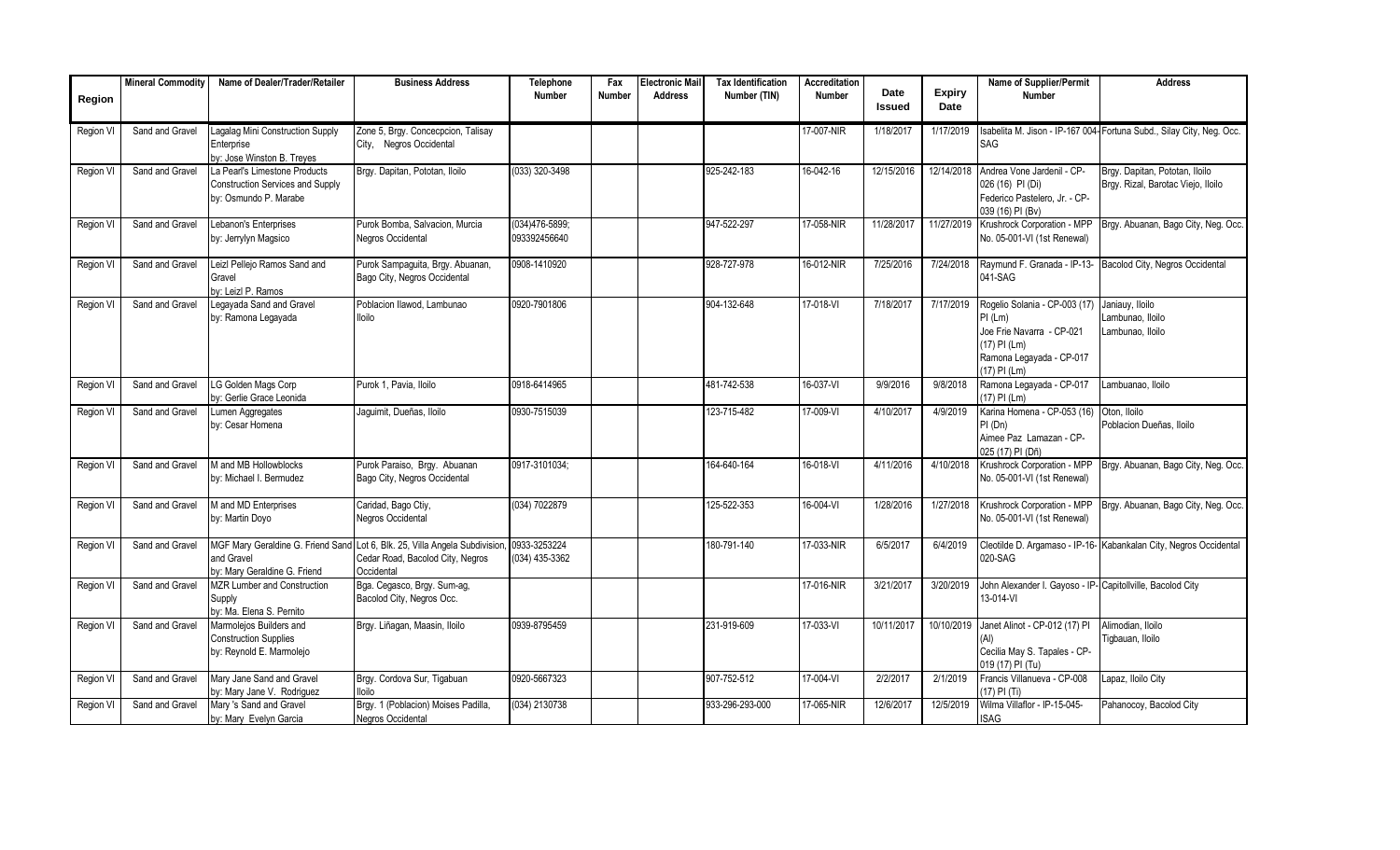|           | <b>Mineral Commodity</b> | Name of Dealer/Trader/Retailer                               | <b>Business Address</b>                                | Telephone                       | Fax           | <b>Electronic Mail</b> | <b>Tax Identification</b> | <b>Accreditation</b> |                       |                | Name of Supplier/Permit                                    | <b>Address</b>                                                        |
|-----------|--------------------------|--------------------------------------------------------------|--------------------------------------------------------|---------------------------------|---------------|------------------------|---------------------------|----------------------|-----------------------|----------------|------------------------------------------------------------|-----------------------------------------------------------------------|
| Region    |                          |                                                              |                                                        | <b>Number</b>                   | <b>Number</b> | <b>Address</b>         | Number (TIN)              | <b>Number</b>        | Date<br><b>Issued</b> | Expiry<br>Date | <b>Number</b>                                              |                                                                       |
|           |                          |                                                              |                                                        |                                 |               |                        |                           |                      |                       |                |                                                            |                                                                       |
| Region VI | Sand and Gravel          | Memo Sand and Gravel                                         | Brgy. Cordova Norte, Tigabuan                          | 0939-2434577;                   |               |                        | 200-085-215               | 16-39-VI             | 11/11/2016            | 11/10/2018     | Pedro Ledesma - CP-004 (17)                                | Tigbauan, Iloilo                                                      |
|           | Ordinary Earth           | by: Cesar Tayongtong                                         | <b>Iloilo</b>                                          | 09998475892                     |               |                        |                           |                      |                       |                | PI(Ti)<br>Gerardo Villanueva - CP-011                      | Jaro, Iloilo City                                                     |
|           |                          |                                                              |                                                        |                                 |               |                        |                           |                      |                       |                | (17) PI (Ti)                                               |                                                                       |
| Region VI | Sand and Gravel          | <b>MERM Aggregates Supply</b>                                | Brgy. Bacuyangan, Hinoba-an, Negros                    | 0933-3376529 /                  |               |                        | 463-907-359               | 17-055-NIR           | 11/3/2017             | 11/2/2019      | Julius Michael P. Susana - CP-Poblacion Hinoba-an,         |                                                                       |
|           |                          | ον: Ma. Elena R. Miraflor                                    | Occidental                                             | 0948-3628393                    |               |                        |                           |                      |                       |                | 17-036-SAG                                                 | <b>Negros Occidental</b>                                              |
| Region VI | Sand and Gravel          | Mhayong Sand and Gravel                                      | Milabo Street, Brgy. Lag-asan                          | (034) 7328615;                  |               |                        | 198-874-427               | 16-015-VI            | 2/17/2016             | 2/16/2018      | G C and C, Inc. - MPP No. 07-                              | Carlos Hilado Ave., Circumferencial                                   |
|           |                          | by: Benaflor M. Jimeno                                       | Bago City, Negros Occidental                           | 0907-3377387                    |               |                        |                           |                      |                       |                | 006-VI (1st Renewal)                                       | Rd. Brgy. Bata, Bac. City                                             |
| Region VI | Sand and Gravel          | Monagrace Hollowblocks Sand and                              | Purok Cosmos, Brgy. Taculing                           | (034) 2133794;                  |               |                        | 447-106-568               | 18-001-VI            | 1/5/2018              | 1/4/2020       | G C and C, Inc. - MPP No. 07-                              | Carlos Hilado Ave., Circumferencial                                   |
|           |                          | Gravel                                                       | <b>Bacolod City</b>                                    | 09192384884                     |               |                        |                           |                      |                       |                | 006-VI (1st Renewal)                                       | Rd. Brgy. Bata, Bac. City                                             |
| Region VI | Aggregates,              | by: Mary Grace Magsico<br>Montepiedra Aggregates Corporation | 27 J.O. Vera Street. Valencia                          | 0977-8141860                    |               |                        | 009-580-981               | 17-024-VI            | 8/7/2017              | 8/6/2019       | Carlo L. Jalandoni - QP-16-                                | as Piñas, Metro Manila                                                |
|           | Boulders, Armor          | by: Francis Felizardo                                        | Quezon City                                            |                                 |               |                        |                           |                      |                       |                | 001 (Cn)                                                   |                                                                       |
|           | Rock, Base Course,       |                                                              |                                                        |                                 |               |                        |                           |                      |                       |                |                                                            |                                                                       |
|           | Fill and Related         |                                                              |                                                        |                                 |               |                        |                           |                      |                       |                |                                                            |                                                                       |
|           | Materials                |                                                              |                                                        |                                 |               |                        |                           |                      |                       |                |                                                            |                                                                       |
| Region VI | Sand and Gravel          | MPP Sand and Gravel                                          | Poblacion, Dueñas, Iloilo                              | 0947-6492703                    |               |                        | 467-811-182               | 17-006-VI            | 2/15/2017             | 2/14/2019      | Reymar Lamasan - CP-031                                    | Poblacion Dueñas, Iloilo                                              |
|           |                          | by: Merloi Picciio                                           |                                                        |                                 |               |                        |                           |                      |                       |                | (17) PI (Dñ)                                               | Poblacion Dueñas, Iloilo                                              |
|           |                          |                                                              |                                                        |                                 |               |                        |                           |                      |                       |                | Aimee Paz Lamasan - CP-025<br>17) PI (Dñ)                  |                                                                       |
| Region VI | Sand and Gravel          | Mr. K. Community Hardware Store                              | Mountain View, Mandalagan, Bacolod                     | $(034) 707 - 1181/$             | None          | None                   | 200-390-063-001           | 17-042-NIR           | 9/5/2017              | 9/4/2019       | ZJL Hardware Sand & Gravel -                               | Alijis Murcia Road, Bacolod City                                      |
|           |                          | by: Christina Erojo                                          | City                                                   | (034) 4413576                   |               |                        |                           |                      |                       |                | CA No. 17-022-NIR                                          |                                                                       |
| Region VI | Sand and Gravel          | MZ Enterprises                                               | Blk. 9, Lot 9 Sta. Lucia Garden, Brgy.                 | (034) 476-0892                  | None          | None                   | 711-190-157               | 17-048-NIR           | 10/4/2017             | 10/3/2019      | 7RJ Brother's Sand and                                     | Brgy. Villamonte, Bacolod City                                        |
|           |                          | by: Max Anto                                                 | Taculing, Bacolod City                                 |                                 |               |                        |                           |                      |                       |                | Gravel & Merchandise - CA                                  |                                                                       |
|           |                          |                                                              |                                                        |                                 |               |                        |                           |                      |                       |                | No. 17-012-NIR                                             |                                                                       |
| Region VI | Sand and Gravel          | Negros Mabuhay Lumber and                                    | cor. Lopez Jaena - Poinsettia Streets,                 | (034) 435-1038                  | (034)4351     | None                   | 938-905-997               | 16-024-VI            | 4/18/2016             | 4/17/2018      | Krushrock Corporation - MPP                                | Brgy. Abuanan, Bago City, Neg. Occ.                                   |
|           |                          | Hardware Corporation<br>by: Amelita H. Sv                    | <b>Bacolod City</b>                                    |                                 | 147           |                        |                           |                      |                       |                | No. 05-001-VI (1st Renewal)                                |                                                                       |
| Region VI | Sand and Gravel          | New Lima Hollow Block Maker                                  | #1526 Benares St., Capitol Heights,                    | (034) 433-2925;                 | None          | None                   | 277-871-198               | 17-021-NIR           | 4/11/2017             | 4/10/2019      | Krushrock Corporation - MPP                                | Brgy. Abuanan, Bago City, Neg. Occ.                                   |
|           |                          | by: Marie Jean Chua                                          | Villamonte, Bacolod City                               | (034) 433-0902                  |               |                        |                           |                      |                       |                | No. 05-001-VI (1st Renewal)                                |                                                                       |
|           |                          |                                                              |                                                        |                                 |               |                        |                           |                      |                       |                |                                                            |                                                                       |
| Region VI | Sand and Gravel          | Nicko Sand and Grael Trading                                 | Poblacion C., Dueñas, Iloilo                           | 0947-8910293                    |               |                        | 704-602-173               | 17-022-VI            | 8/7/2017              | 8/6/2019       | Ma Mediatrix Andaya - CP-009 Poblacion D, Dueñas, Iloilo   |                                                                       |
|           |                          | by: Christian Ernest Anthony Lamera                          |                                                        |                                 |               |                        |                           |                      |                       |                | (17) PI (Dñ)                                               |                                                                       |
|           |                          |                                                              |                                                        |                                 |               |                        |                           |                      |                       |                |                                                            |                                                                       |
| Region VI | Sand and Gravel          | Nil-an's Concrete Products Corp.<br>by: Nilda B. Magsico     | ibertad Extension, Mansilingan Hi-                     | (034) 707-1072;<br>0949-4895578 |               |                        | 944-756-379               | 16-002-NIR           | 6/23/2016             | 6/22/2018      | Krushrock Corporation - MPP<br>No. 05-001-VI (1st Renewal) | Brgy. Abuanan, Bago City, Neg. Occ.                                   |
|           |                          |                                                              | way, Bacolod City, Negros Occ                          |                                 |               |                        |                           |                      |                       |                |                                                            |                                                                       |
| Region VI | Sand and Gravel          | NMC Power Blocks, Inc.                                       | JR. Torres Avenue, Airport Subdivision                 | (034) 4571043;                  |               |                        | 436-043-152               | 17-005-NIR           | 1/9/2017              | 1/8/2019       |                                                            | Isabelita M. Jison - IP-167 004- Fortuna Subd., Silay City, Neg. Occ. |
|           |                          | by: Nerissa Chiang                                           | Brgy. Singcang, Bacolod City                           | 09322483799                     |               |                        |                           |                      |                       |                | SAG                                                        |                                                                       |
|           |                          |                                                              |                                                        |                                 |               |                        |                           |                      |                       |                |                                                            |                                                                       |
| Region VI | Sand and Gravel          | <b>NBM Construction Supply</b>                               | Blk. 6, Lot 7, Akishola Village,                       | $(034) 709 - 5016$              |               |                        | 486-782-484               | 16-011-NIR           | 7/21/2016             | 7/20/2018      | G C and C, Inc. - MPP No. 07-                              | Carlos Hilado Ave., Circumferencial                                   |
|           |                          | by: Nenita A. Malubay                                        | Villamonte.<br>Bacolod City,                           |                                 |               |                        |                           |                      |                       |                | 006-VI (1st Renewal)                                       | Rd. Brgy. Bata, Bac. City                                             |
|           | Sand and Gravel          |                                                              | <b>Vegros Occidental</b><br>Pughanan, Lambunao, Iloilo | 0918-6595545                    |               |                        | 126-492-843               | 17-016-VI            | 5/26/2017             | 5/25/2019      |                                                            | Lambunao, Iloilo                                                      |
| Region VI |                          | <b>Noel Loot Quarry</b><br><b>v: Noel Loot</b>               |                                                        |                                 |               |                        |                           |                      |                       |                | Ramona Legayada - CP-017<br>17) PI (Lm)                    |                                                                       |
| Region VI | Sand and Gravel          | Nonescan Sand and Gravel                                     | Sunset Village, Brgy. E. Lopez, Silay                  | 0918-3610374                    |               |                        | 935-868-760               | 17-009-NIR           | 2/6/2017              | 2/5/2019       | Isabelita M. Jison - IP-16-004                             | Fortuna Subd., Silay City, Neg. Occ.                                  |
|           |                          | by: Ma. Nicky P. Nonescan                                    | City, Negros Occidental                                |                                 |               |                        |                           |                      |                       |                | SAG                                                        |                                                                       |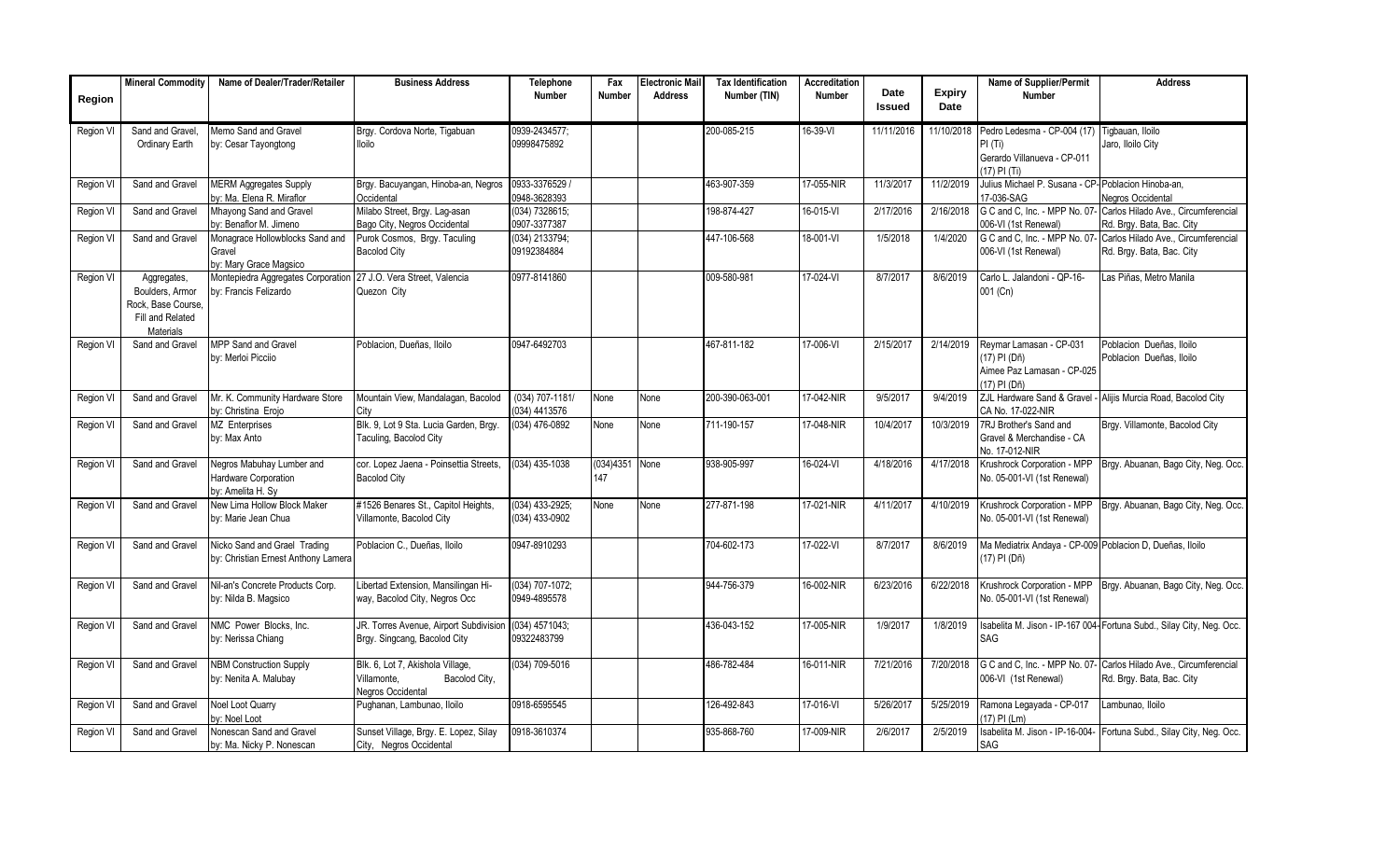|           | <b>Mineral Commodity</b> | Name of Dealer/Trader/Retailer                                                            | <b>Business Address</b>                                           | <b>Telephone</b>                   | Fax    | <b>Electronic Mail</b> | <b>Tax Identification</b> | Accreditation |                       |                | Name of Supplier/Permit                                                                                                                                                   | <b>Address</b>                                                                                      |
|-----------|--------------------------|-------------------------------------------------------------------------------------------|-------------------------------------------------------------------|------------------------------------|--------|------------------------|---------------------------|---------------|-----------------------|----------------|---------------------------------------------------------------------------------------------------------------------------------------------------------------------------|-----------------------------------------------------------------------------------------------------|
| Region    |                          |                                                                                           |                                                                   | <b>Number</b>                      | Number | <b>Address</b>         | Number (TIN)              | <b>Number</b> | Date<br><b>Issued</b> | Expiry<br>Date | <b>Number</b>                                                                                                                                                             |                                                                                                     |
| Region VI | Sand and Gravel          | NS Concrete Hollow Blocks<br>Manufacturer<br>by: Susan Sabarillo                          | Baje, Leon, Iloilo                                                | 0930-7052976                       |        |                        | 270-636-186               | 17-032-VI     | 9/27/2017             | 9/26/2019      | Pureza Sepida - CP-020 (17)<br>PI(Tu)                                                                                                                                     | Tubungan, Iloilo                                                                                    |
| Region V  | Sand and Gravel          | <b>NWJS Trading &amp; General</b><br>Merchandise. Inc.<br>by: Evelyn E. Sorbito           | A. St. Hermelinda Homes, Mansilingan,<br><b>Bacolod City</b>      | $(034)436 - 5388;$<br>0929-2849856 |        |                        | 454-246-346-4444          | 17-023-NIR    | 4/22/2015             | 4/21/2017      | Krushrock Corporation - MPP<br>No. 05-001-VI (1st Renewal)                                                                                                                | Brgy. Abuanan, Bago City, Neg. Occ.                                                                 |
| Region VI | Sand and Gravel          | Onyo and Lyds Gen. Merchandise<br>by: Lydia B. Doroteo                                    | Rizal Street, Brgy. Lag-asan,<br>Bago City, Negros Occidental     | 0910-8746274                       |        |                        | 936-757-216               | 16-013-VI     | 2/17/2016             | 2/16/2018      | 006-VI<br>Renewal)                                                                                                                                                        | G C and C, Inc. - MPP No. 07- Carlos Hilado Ave., Circumferencial<br>(1st Rd. Brgy. Bata, Bac. City |
| Region VI | Sand and Gravel          | Ordoñez Traders<br>by: Rene Ordoñez                                                       | Burgos street, Reclamation Area,<br><b>Bacolod City</b>           | $(034)$ 433-1678                   | None   | None                   | 151-589-539               | 17-054-NIR    | 10/27/2017            | 10/26/2019     | ACA Hollowblocks and<br>Constrction Supply - CA No.<br>16-019-VI                                                                                                          | Felisa Street, Mansilingan, Bacolod<br>City                                                         |
| Region VI | Sand and Gravel          | P. Alba Sand and Gravel &<br><b>Hollowblocks Maker</b><br>by: Pacifico Alba, Jr.          | Bangga Nene, Brgy. Mambulac<br>Silay City, Negros Occidental      | 0932-8438545                       |        |                        | 938-908-326               | 16-028-VI     | 5/12/2016             | 5/11/2018      | G C and C, Inc. - MPP No. 07<br>006-VI (1st Renewal)                                                                                                                      | Carlos Hilado Ave., Circumferencial<br>Rd. Brgy. Bata, Bac. City                                    |
| Region VI | Sand and Gravel          | Pitong Builders and Construction<br>Supply<br>by: Pepito T. Guevara                       | Hibao-an Sur, Mandurriao,<br><b>Iloilo City</b>                   | 0917-4679114                       |        |                        | 147-740-409               | 17-008-VI     | 3/7/2017              | 3/6/2019       | Pepito Guevarra - CP-048A<br>$(16)$ PI (Lm)                                                                                                                               | Lambunao, Iloilo                                                                                    |
| Region V  | Sand and Gravel          | <b>PJDN Construction Supplies</b><br>Corporation<br>by: Niger Rose R. Jimena              | Prk. Manihan, Brgy. Bunga,<br>Salvador Benedictor, Negros Occ     |                                    |        |                        |                           | 17-006-NIR    | 1/12/2017             | 1/11/2019      | Krushrock Corporation<br>No. 05-001-VI<br>(1st<br>Renewal)<br>Juan Jose Bonnin                                                                                            | - MPP Brgy. Abuanan, Bago City, Neg. Occ.                                                           |
| Region VI | Sand and Gravel          | Rabago Construction Supplies<br>by: Olivia D. Rabago                                      | Rizal Street, Brgy. Lag-asan,<br>Bago City, Negros Occidental     | 0935-7607470                       |        |                        | 280-032-111               | 16-012-VI     | 2/17/2016             | 2/16/2018      | 006-VI (1st Renewal)                                                                                                                                                      | G C and C, Inc. - MPP No. 07- Carlos Hilado Ave., Circumferencial<br>Rd. Brgy. Bata, Bac. City      |
| Region VI | Sand and Gravel          | Raffy Hardware<br>by: Raffy G. Llorico                                                    | Bonbon New Site, Brgy. E. Lopez,<br>Silay City, Negros Occidental |                                    |        |                        | 221-892-767               | 16-019-NIR    | 10/17/2016            | 10/16/2018     | Isabelita M. Jison - IP-16-004<br>SAG                                                                                                                                     | Fortuna Subd., Silay City, Neg. Occ.                                                                |
| Region VI | Sand and Gravel          | <b>RVM Construction Supply</b><br>by: RJV Moncatar                                        | Brgy. Taloc, Bago City, Negros<br>Occidental                      | 0918-6556755                       |        |                        | 422-869-906               | 16-001-NIR    | 6/16/2016             | 6/15/2018      | Bago city Aggregate Operator<br>& Workers Coop. - CP-15-021<br>(NOC) SAG                                                                                                  | Bago City, Negros Occidental                                                                        |
| Region VI | Sand and Gravel          | Rag Corona Aggregates and<br><b>Construction Supply</b><br>by: Ana Marissa Rose O. Corona | Door #5 3rd Flr. Tiffany Building<br>Gonzaga Street, Bacolod City |                                    |        |                        |                           | 17-037-NIR    | 8/2/2017              | 8/1/2019       | Catherine G. Ong - IP-16-006-<br>SAG                                                                                                                                      |                                                                                                     |
| Region VI | Sand and Gravel          | Rocks and Blocks Trading<br>by: Danilo A. Villadolid                                      | Lot 455 Magsaysay Avenue, Singcang,<br><b>Bacolod City</b>        | (034) 4336834<br>(034) 4321960     | None   | None                   | 906-500-301               | 17-031-NIR    | 5/18/2017             | 5/17/2019      | Rocache Aggregate and Dev.<br>Corporation - MPP No. 010-<br>013-VI (1st renewal)                                                                                          | Brgy. Abuanan, Bago City, Neg. Occ.                                                                 |
| Region VI | Sand and Gravel          | Ronnie Hollow Blocks<br>by: Megelinde Abangan                                             | Lizares-1 Subd., Taculing Road,<br><b>Bacolod City</b>            | $(034)$ 4332916                    | None   | None                   | 150-253-508               | 17-039-NIR    | 8/2/2017              | 8/1/2019       | Krushrock Corporation - MPP<br>No. 05-001-VI (1st Renewal)                                                                                                                | Brgy. Abuanan, Bago City, Neg. Occ.                                                                 |
| Region VI | Sand and Gravel          | RP Quarry Enterprise<br>by: Ricky P. Pareño                                               | Bryg. Iwa, Ilaud, Pototan, Iloilo                                 | (033) 5296041                      | None   | None                   | 168-262-074               | 17-030-VI     | 9/19/2017             | 9/18/2019      | Reymar Lamasan - CP-031<br>(17) PI (Dñ)<br>Irene Banate - CP-033 (17)<br>PI (Dñ)<br>Catherine Lagraña - CP-013<br>(17) PI (Dñ)<br>Remus Jarencio - CP-024 (17)<br>PI (Dñ) | Dueñas, Iloilo<br>Dueñas. Iloilo<br>Dueñas, Iloilo<br>Dingle, Iloilo                                |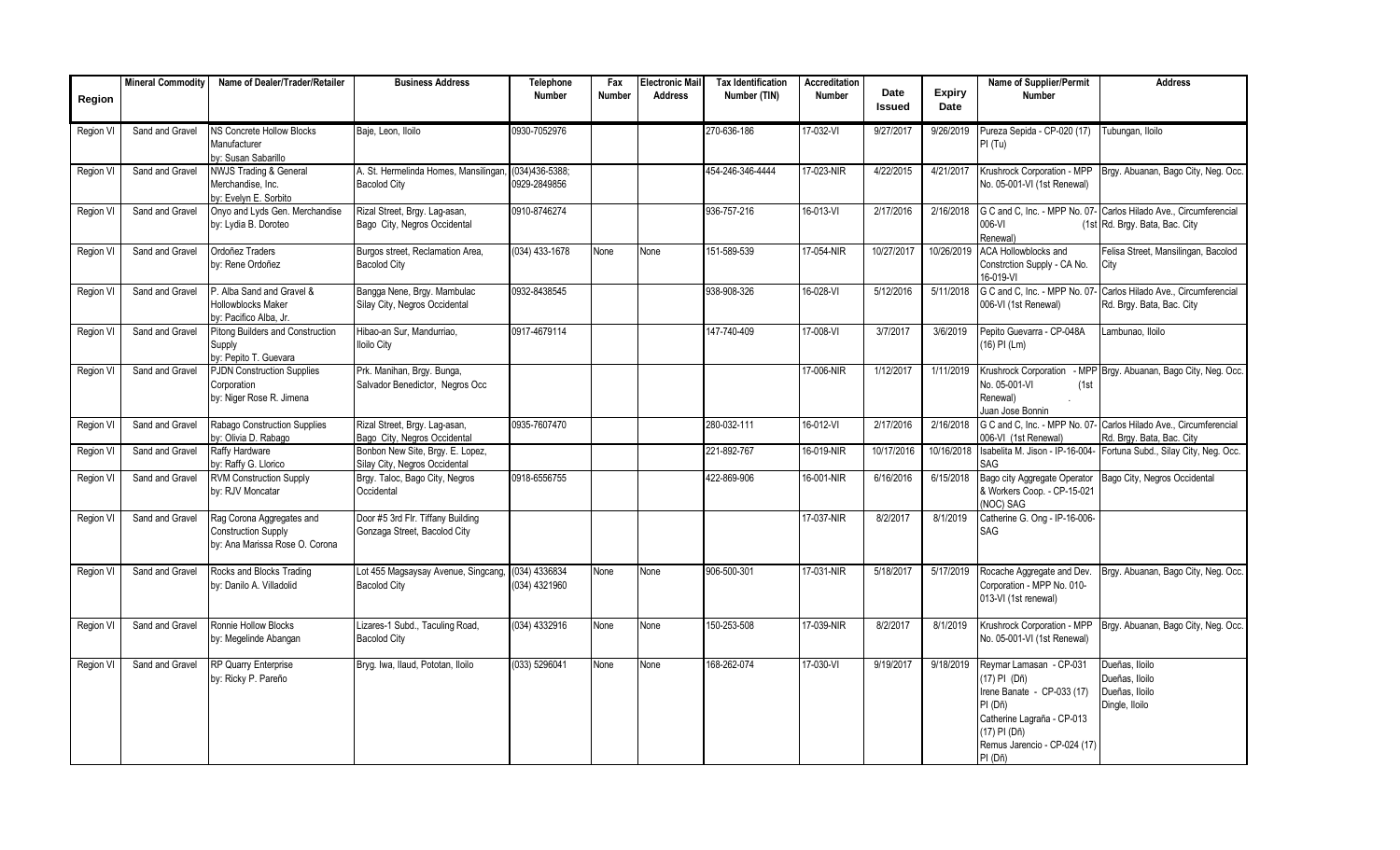|                  | <b>Mineral Commodity</b> | Name of Dealer/Trader/Retailer                                                                      | <b>Business Address</b>                                                             | Telephone                       | Fax    | <b>Electronic Mail</b> | <b>Tax Identification</b> | Accreditation |                       |                       | <b>Name of Supplier/Permit</b>                                                                                                                                          | <b>Address</b>                                                                                                                                  |
|------------------|--------------------------|-----------------------------------------------------------------------------------------------------|-------------------------------------------------------------------------------------|---------------------------------|--------|------------------------|---------------------------|---------------|-----------------------|-----------------------|-------------------------------------------------------------------------------------------------------------------------------------------------------------------------|-------------------------------------------------------------------------------------------------------------------------------------------------|
| Region           |                          |                                                                                                     |                                                                                     | Number                          | Number | <b>Address</b>         | Number (TIN)              | <b>Number</b> | Date<br><b>Issued</b> | <b>Expiry</b><br>Date | <b>Number</b>                                                                                                                                                           |                                                                                                                                                 |
| Region VI        | Sand and Gravel          | RSS Hollowblocks, Sand and Gravel San Agustin Street, La Carlota City<br>by: Roger Lomugdang Samson |                                                                                     | 0923-8309247                    |        |                        | 408-226-000               | 17-004-NIR    | 1/9/2017              | 1/8/2019              | Nestor Gargarita - IP-15-039<br><b>NOC SAG</b>                                                                                                                          | Libertad Extension, Bacolod City                                                                                                                |
| Region VI        | Sand and Gravel          | Sans Corporation and Supply<br>by: Susan L. Carmona                                                 | Brgy. Taloc, Bago City, Negros<br>Occidental                                        | 0907-8093207                    |        |                        | 926-622-534               | 17-028-NIR    | 8/2/2017              | 8/1/2019              | Bago city Aggregate Operator<br>& Workers Coop. - CP-15-021 Negros Occidental<br>(NOC) SAG                                                                              | Brgy. Lag-asan, Bago City                                                                                                                       |
| Region VI        | Sand and Gravel          | Sayud Enterprises<br>by: Rodolfo S. Sayud                                                           | So. Cabug, Brgy. Guinahalaran, Silay<br>City                                        | $(034)$ 495-5604                | None   | None                   | 942-549-268               | 17-043-NIR    | 9/5/2017              | 9/4/2019              | Isabelita M. Jison - IP-16-004-<br>SAG<br>krushrock Corporation, Inc. -<br>MPP No. 05-001-VI<br>1st Renewal)                                                            | Fortuna Subd., Silay City, Neg. Occ.<br>Brgy. Abuanan, Bago City, Neg. Occ                                                                      |
| Region VI        | Sand and Gravel          | SDS Aggregates & Concrete<br><b>Products Enterprises</b><br>by: Laura V. Siote                      | Banga Sagrado, Zone 16, Talisay City                                                | 0929-4898351                    |        |                        | 268-580-986               | 17-003-NIR    | 1/9/2017              | 1/8/2019              | Alexander Gayoso - IP-13-014- Capitollville, Bacolod City                                                                                                               |                                                                                                                                                 |
| Region VI        | Sand and Gravel          | Seven C Integrated Corporation<br>by: Bonifacio Mario M. Peña                                       | C.L. Montelibano Drive.<br>Bacolod City, Negros Occ.                                | 0943-1375026                    |        |                        | 182-787-909               | 17-064-NIR    | 12/6/2017             | 12/5/2019             | Bonifacio Mario M. Peña - QP-<br>004-2017 B                                                                                                                             | Taminla, Buenavista, Guimaras                                                                                                                   |
| Region VI        | Sand and Gravel          | <b>SLC Construction Supply</b><br>by: Susan L. Carmona                                              | Brgy. Taloc, Bago City, Negros<br>Occidental                                        | 0912-3594232                    |        |                        | 926-622-534               | 16-024-NIR    | 12/15/2016            | 12/14/2018            | Alberto Matti - CP-15-038<br>(NOC) SAG                                                                                                                                  | Bago City, Negros Occidental                                                                                                                    |
| Region VI        | Sand and Gravel          | Silver Dragon Construction &<br>Lumber and Glass supply, Inc.<br>by: Jerry L. Sy                    | JJ Gonzaga Village, Mansilingan<br>Bacolod City, Negros Occidental                  |                                 |        |                        |                           | 17-027-NIR    | 5/9/2017              | 5/8/2019              | Heinz Jecile Mombay - IP-15-<br>037 (NOC) SAG<br>Jerry L. Sy - IP-15-019<br>(NOC) SAG<br>Jerry L. Sy - IP-16-051 (NOC)<br>SAG<br>Margrey A. Sy - IP-15-011<br>(NOC) SAG | 17th St., Bacolod City, Neg. Occ.<br>6 San Agustine St., Bac. City, NOC<br>6 San Agustine St., Bac. City NOC<br>Brgy. Estefania, Bac. City, NOC |
| Region VI        | Sand and Gravel          | Silver Grace Construction and<br><b>Construction Supply</b><br>by: John Alfred A. Gibon             | 2-257 Burgos Street, Poblacion<br>Pontevedra, Negros Occidental                     |                                 |        |                        |                           | 17-014-NIR    | 3/6/2017              | 3/5/2019              | John Alfred A. Gibon - CP-16-<br>024-SAG (NOC)                                                                                                                          |                                                                                                                                                 |
| <b>Region VI</b> | Sand and Gravel          | Solveza Hollowblocks and Sand and<br><b>Gravel Enterprises</b><br>by: Augustine G. Solveza          | Purok Kawayanan, Brgy. Cabug,<br><b>Bacolod City Negros Occidental</b>              | 0920-4549350                    |        |                        | 438-479-030               | 17-047-NIR    | 9/8/2017              | 9/7/2019              | Isabelita M. Jison - IP-16-004-<br>SAG                                                                                                                                  | Fortuna Subd., Silay City, Neg. Occ.                                                                                                            |
| Region VI        | Sand and Gravel          | St. Raymund Construction, Inc.<br>by: Raymund I. Tongson                                            | Mabini Street, Brgy. Talaban,<br>Himamaylan City, Negros Occ.                       | (034) 4349583;<br>(034) 4349588 |        |                        | 1-780-168-274             | 17-026-NIR    | 5/9/2017              | 5/8/2019              | Jessa E. Bertolano - IP-14-<br>037 (NOC) SAG                                                                                                                            | Talisay City, Negros Occidental                                                                                                                 |
| Region VI        | Sand and Gravel          | STL Panay Resources co., Ltd.<br>By: Patricks E. Lim                                                | 1770 4th Flr. Rosario Building,<br>Mabini Street, Malate, Metro Manila              | (02) 219-0511                   |        |                        | 902-936-818-000           | 16-025-VI     | 4/22/2016             | 4/21/2018             | Dredging Plan approved by<br>DPWH & MOA between LGU<br>Aklan and STL                                                                                                    |                                                                                                                                                 |
| Region V         | Sand and Gravel          | Sommir Sales and Dev. Corp.<br>by: Joel A. Patricio                                                 | #7 Lopez Street, Victorias City, Negros<br>Occidental                               |                                 |        |                        |                           | 17-015-NIR    | 3/9/2017              | 3/8/2019              | Noemi D. Yu<br>Noemi D. Yu                                                                                                                                              |                                                                                                                                                 |
| Region V         | Sand and Gravel          | Stockmont Aggregates and<br><b>Construction Supply</b><br>by: Edgar Eufre                           | Brgy. Matab-ang, Talisay City, Negros<br>Occidental                                 | 0933-8559844                    |        |                        | 927-236-529               | 17-067-NIR    | 12/27/2017            | 12/26/2019            | Melvin Cango - CP-15-030<br>(NOC) SAG                                                                                                                                   | Brgy. Guinhalaran, Silay City                                                                                                                   |
| Region VI        | Sand and Gravel          | <b>Talisay RML-S Enterprises</b><br>by: Maridel Solatoro                                            | Cor. Mabini-Arevalo Streets, Brgy.<br>Talisay City, Negros<br>Zone-1,<br>Occidental | (034) 495-1061                  | None   | None                   | 134-321-511               | 17-060-NIR    | 11/28/2017            | 11/27/2019            | LRR Hollowblocks - CA No. 16-Brgy. Sum-ag, Bacolod City<br>022-NIR                                                                                                      |                                                                                                                                                 |